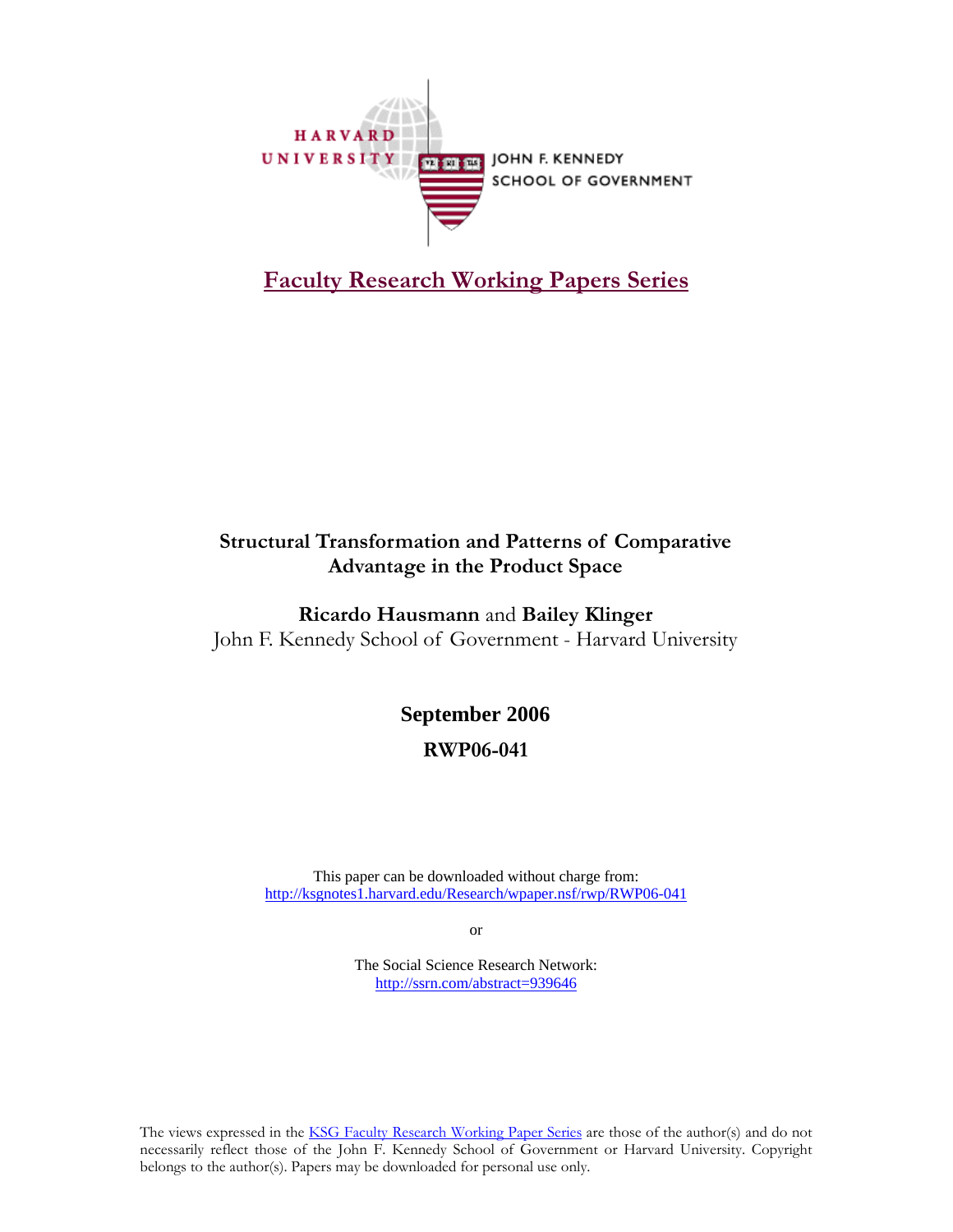# **Structural Transformation and Patterns of Comparative Advantage in the Product Space**

Ricardo Hausmann and Bailey Klinger

CID Working Paper No. 128 August 2006

© Copyright 2006 Ricardo Hausmann, Bailey Klinger, and the President and Fellows of Harvard College

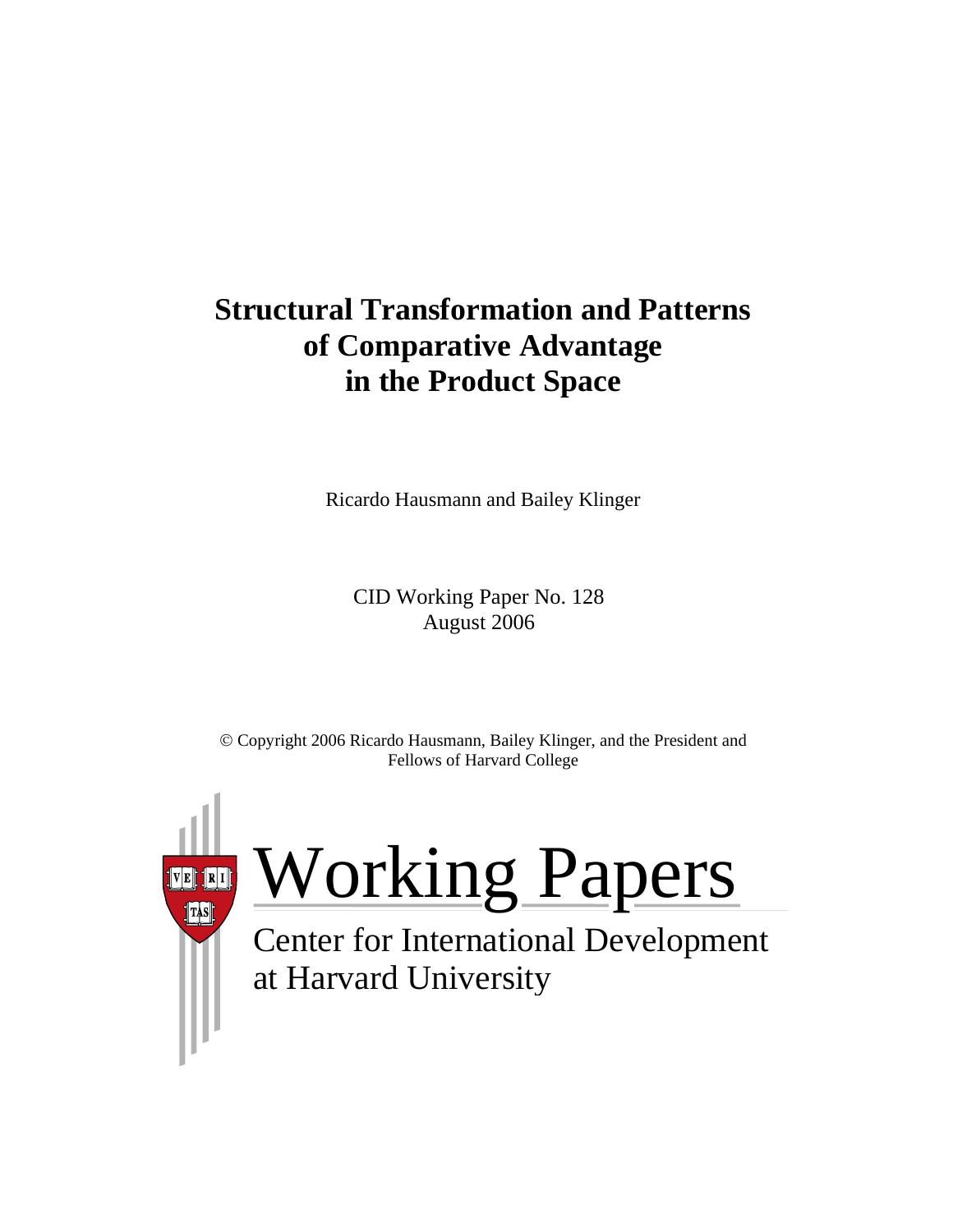#### **Structural Transformation and Patterns of Comparative Advantage in the Product Space**

Ricardo Hausmann and Bailey Klinger

#### **Abstract**

In this paper we examine the product space and its consequences for the process of structural transformation. We argue that the assets and capabilities needed to produce one good are imperfect substitutes for those needed to produce other goods, but the degree of asset specificity varies widely. Given this, the speed of structural transformation will depend on the density of the product space near the area where each country has developed its comparative advantage. While this space is traditionally assumed to be smooth and continuous, we find that in fact it is very heterogeneous, with some areas being very dense and others quite sparse. We develop a measure of revealed proximity between products using comparative advantage in order to map this space, and then show that its heterogeneity is not without consequence. The speed at which countries can transform their productive structure and upgrade their exports depends on having a path to nearby goods that are increasingly of higher value.

**Keywords:** structural transformation, discovery, technological change

**JEL codes:** F19, O14, O33, O40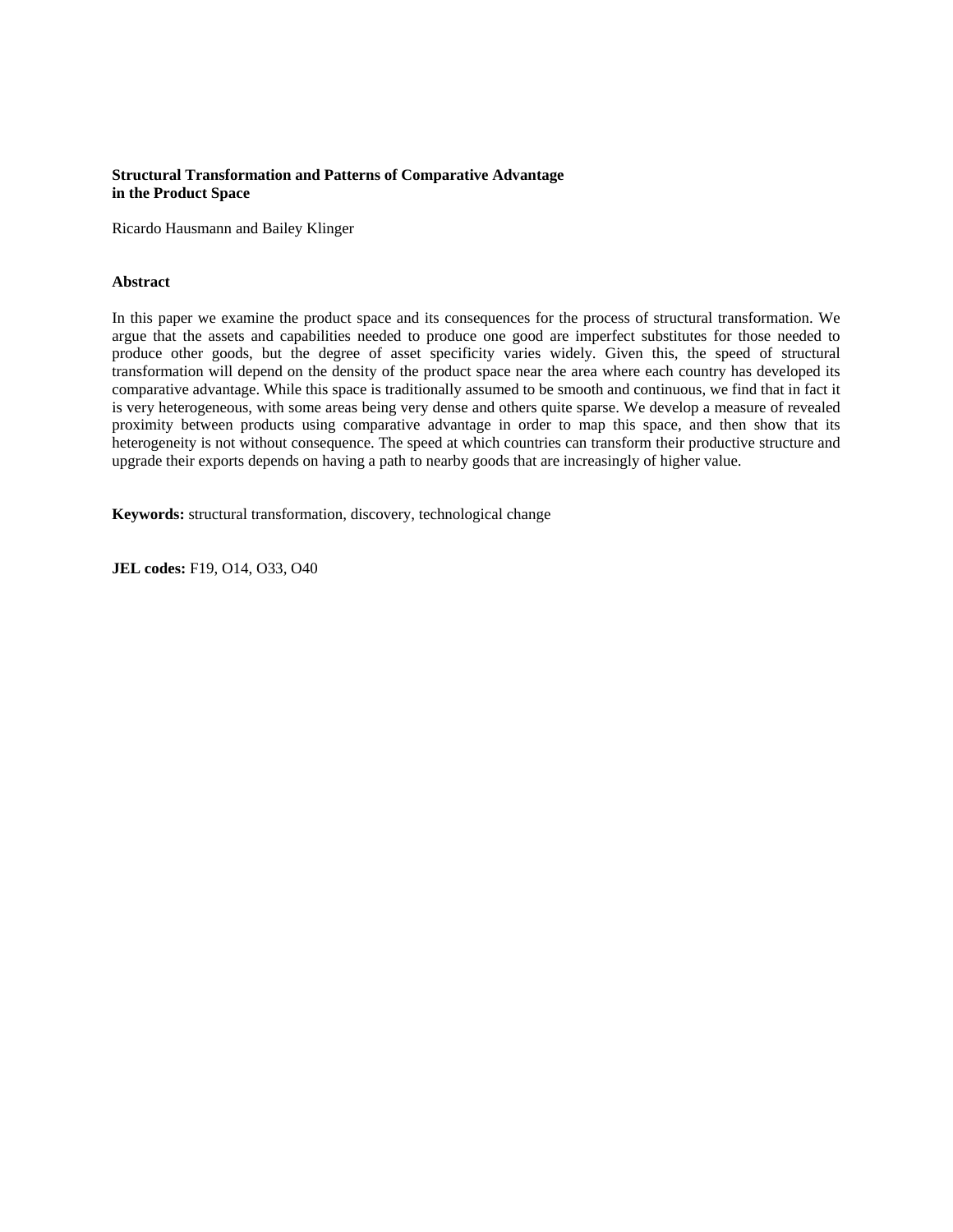## **Structural Transformation and Patterns of Comparative Advantage in the Product Space**

Ricardo Hausmann Bailey Klinger

Center for International Development Kennedy School of Government Harvard University

June 2006

Valuable comments have been provided by Philippe Aghion, Hunt Alcott, Laura Alfaro, Albert-Lazlo Barabasi, Elhanan Helpman, Cesar Hidalgo, Asim Khwaja, Robert Lawrence, Daniel Lederman, Roberto Rigobon, Andres Rodriguez-Clare, Dani Rodrik, & Federico Sturzenegger. All errors & omissions are our own.

**Comments: ricardo\_hausmann@harvard.edu & bailey\_klinger@ksgphd.harvard.edu**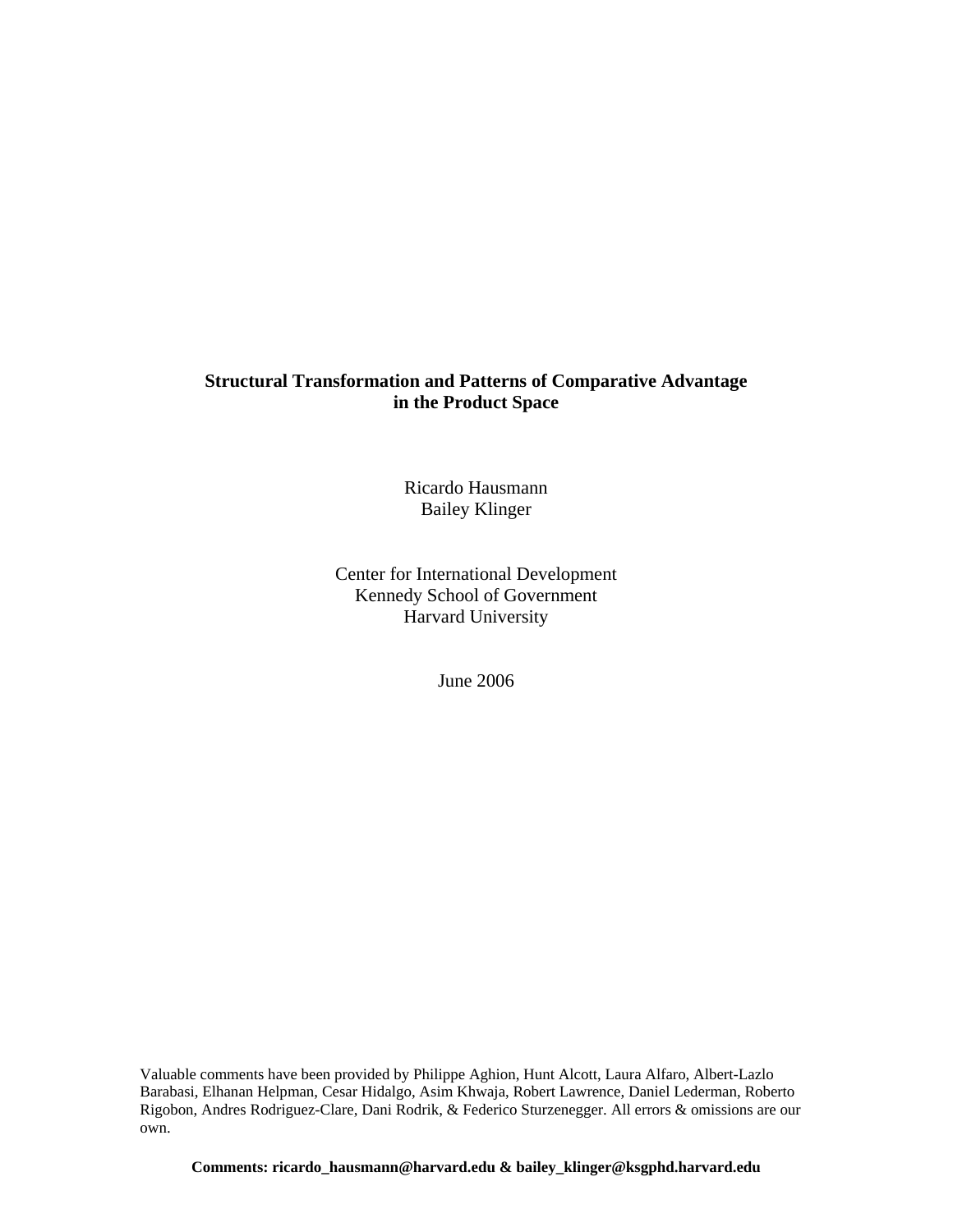## **1. Introduction**

 $\overline{a}$ 

Rich countries by definition produce more output per worker than poor countries. But they also produce different, presumably more challenging products. Therefore, the process of development involves moving from simple poor-country goods to more complex rich-country goods. This process is often called *structural transformation*. Part of this transformation is related to changing factor endowments as physical, human and institutional capital is accumulated. In standard trade theory the change in the export basket is a passive consequence of changing factor endowments and does not add any policy-relevant aspects to the process<sup>1</sup>. However, there are many reasons why structural transformation may be more complicated than this picture suggests. Several factors may create market failures such as industry-specific learning by doing (Arrow 1962, Bardhan 1970) or industry externalities (Jaffe 1986). There may also be technological spillovers between industries (Jaffe, Trajtemberg and Henderson 1993). Alternatively, the process of finding out which of the many potential products best express a country's changing comparative advantage may create information externalities (Hausmann and Rodrik 2003) as those that identify the goods provide valuable information to other potential entrepreneurs but are not compensated for their efforts.

Hausmann, Hwang and Rodrik (2005) document the positive relationship between a country's GDP per capita and the level of income implicit in the goods that a country exports<sup>2</sup>. However, they also find ample variation in this relationship between countries. More importantly, they find that these variations are not without consequence: controlling for the level of development, a country's level of income implied in its exports is predictive of future growth. In their findings, countries converge to the level of sophistication of their exports. Paraphrasing Pindar, countries seem to become what they export. Hence, beyond standard measures of fundamentals, what a country exports seems to matter for its long-run income performance.

This paper attempts to dig deeper into the determinants of the evolution of the level of sophistication of a country's exports. The story we have in mind is as follows. We argue that producing new things is quite different from producing more of the same. Each product involves highly specific inputs such as knowledge, physical assets, intermediate inputs, labor training requirements, infrastructure needs, property rights, regulatory requirements or other public goods. Established industries somehow have sorted out the many potential failures involved in assuring the presence of all of these inputs, which are

 $1$  Even, if as pointed by Leamer (1987) countries that start with different factor endowments may move through different products as they switch cones of diversification in the process of capital accumulation, there is always a mix of products with which to express their changing endowments. 2

<sup>&</sup>lt;sup>2</sup> To measure the level of income of a country's export package (which they call EXPY) they first define a measure of the level of income implicit in each export product (called PRODY) by calculating the weighted GDP per capita of countries exporting that good, where the weights are related to the countries' revealed comparative advantage in that good. They then calculate EXPY as the weighted average of the PRODYs of the products exported by each country. They find a very strongly positive relationship between EXPY and GDP per capita. To facilitate our exposition, we will interchangeably refer to PRODY and EXPY also as the level of 'sophistication' of the product and the export package, respectively. A related measure was developed earlier by Michaeli (1984).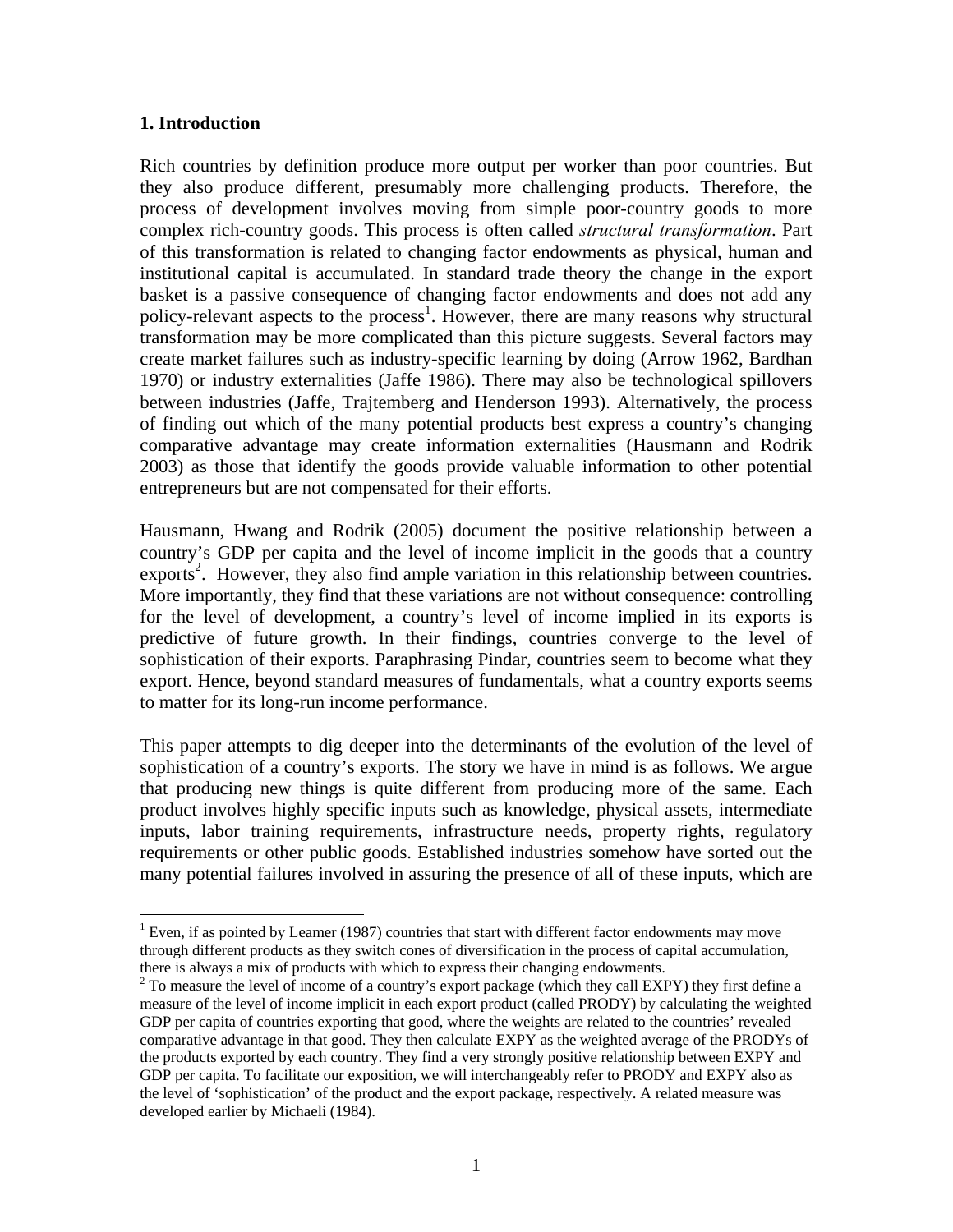then available to subsequent entrants in the industry. But firms that venture into new products will find it much harder to secure the requisite inputs. For example, they will not find workers with experience in the product in question or suppliers who regularly furnish that industry. Specific infrastructure needs such as cold storage transportation systems may be non-existent, regulatory services such as product approval and phytosanitary permits may be underprovided, research and development capabilities related to that industry may not be there, and so on. In short, changing products is problematic and the difficulties it involves may adversely affect the process of development.

We argue that the assets and capabilities needed to produce one good are imperfect substitutes for those needed to produce another good, but this degree of asset specificity will vary. For example, it sounds plausible to suggest that the human, physical and institutional capabilities needed to produce cotton trousers are closer to those needed to produce cotton shirts than those needed to produce computer monitors. Correspondingly, the probability that a country will develop the capability to be good at producing one good is related to its installed capability in the production of other similar, or nearby goods for which the currently existing productive capabilities can be easily adapted.

Given this varying degree of asset specificity, the speed of structural transformation will depend on the density of the product space near the area where each country has developed its productive capabilities. In theory, the space may be highly homogenous so that nearby products always exist and are at similar distances or it could be very heterogeneous, with highly dense areas in some parts of the product space and highly sparse in others.

One of our contributions in this paper is to propose a new measure of similarity between products that is outcomes-based. In essence, we measure the distance between each pair of products based on the probability that countries in the world export both<sup>3</sup>. This measure goes beyond more standard measures of similarity based on broad factor endowments or *a priori* notions of technological sophistication. Furthermore, we show that the proximity or distance between products is highly heterogeneous. This heterogeneity has particular implications for the speed and patterns of structural transformation, which we motivate with a simple model and examine empirically.

Our metaphor is that products are like trees, and any two trees can be close together or far apart, depending on the similarity of the needed capabilities. Firms are like monkeys, who derive their livelihood from exploiting the tree they occupy. We take the forest – the product space – as given and identical for all countries. As a measure of the productivity of each tree we use Hausmann, Hwang and Rodrik's (2006) measure of the income per capita of the product, which they call *PRODY* and which is based on the income per capita of countries with comparative advantage in that product. The process of structural transformation involves having monkeys jump from the poorer part of the forest to the richer part, but the probability of doing so successfully will depend on the expected productivity of those trees and to how close the monkeys are to unoccupied trees where

<sup>&</sup>lt;sup>3</sup> For the reasons explained below, we will use the minimum of the conditional probabilities between the two goods going in either direction.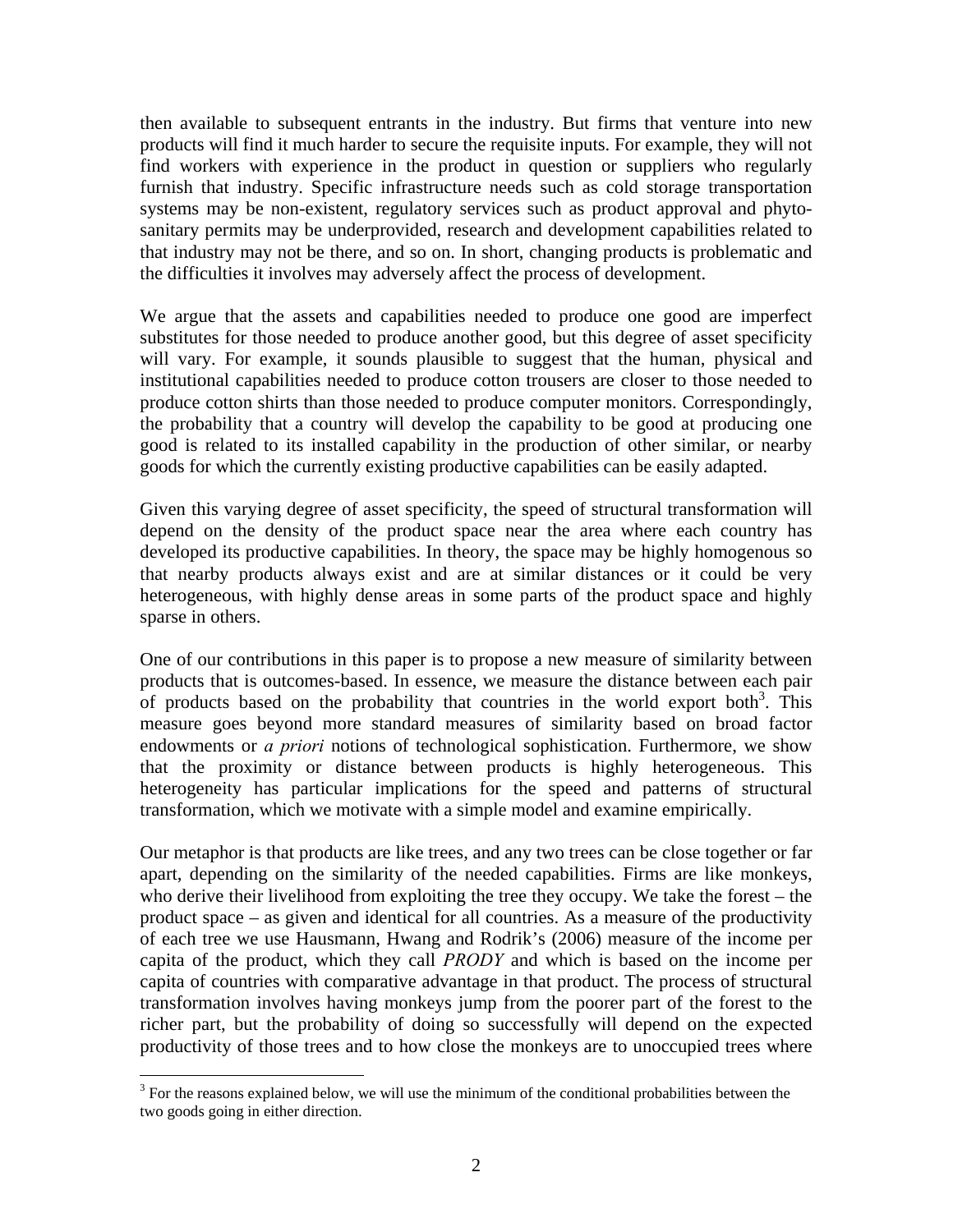proximity is related to the usefulness of the specific assets the country has for the production of the new good.

In section 2 we motivate the role of proximity to the process of structural transformation with a simple model, which allows us to contrast our characterization of the product space with the core models of trade and structural transformation. In section 3 we develop our empirical measure of distance, and show some of its characteristics. One important feature of the data is that the distance between goods is highly variable. Some parts of the forest are very sparse while others are much denser.

In section 4 we explore how the probability that a country develops comparative advantage in a particular good is related to the density of the country's current production relative to that good, testing the contribution of our measure to the standard assumptions in trade theory. In the parlance of our metaphor, the probability of monkeys jumping to an unoccupied tree depends on the proximity between the current location of the monkeys and the good in question as well as to the upscale character of the good measured by the relationship between the *PRODY* of the good and the *EXPY* of the country. We control for unobserved country and product characteristics as well as other variables such as the level of development of the country. We find strong effects of density, *PRODY* and *EXPY* on the probability of developing comparative advantage in the good.

In section 5 we aggregate the data to the national level to study whether the structure of the product space and the current pattern of specialization affects the aggregate speed of structural transformation. We develop for each country a measure of the value of the unoccupied product space where we take account of the distance between the country's current areas of comparative advantage and each potential product. We call this variable 'open forest'. Countries differ widely in the value this variable takes. Some countries are in a sparsely populated part of the forest, while other countries are in a much more densely populated section of the forest. We then show that this variable strongly predicts the speed of structural transformation measured by the growth in the level of sophistication of exports. Section 6 discusses some of the implications of this analysis.

This paper is related to several strands in the literature. Since we are interested in understanding growth in developing countries, we do not look at the development of new products in the North but at what might be termed imitation in the South. We therefore assume that the product space is fixed and focus only on imitation. However, we stress the differential ability to imitate depending on the distance of a country's current specialization to the rest of the product space. We believe we are the first to emphasize this dimension. Much of the work on quality ladders or variety models (Grossman and Helpman 1989 & 1991, Aghion and Howitt 1992) assume implicitly a perfectly homogeneous product space in the sense that the distance to a new product, measured by the fixed cost needed to develop a new variety, is independent of the type of specialization the country exhibits<sup>4</sup>.

 $\overline{a}$ 

<sup>&</sup>lt;sup>4</sup> Segerstrom (1991) introduces heterogeneity in the R&D technology across countries, but not in the pattern of imitation between products.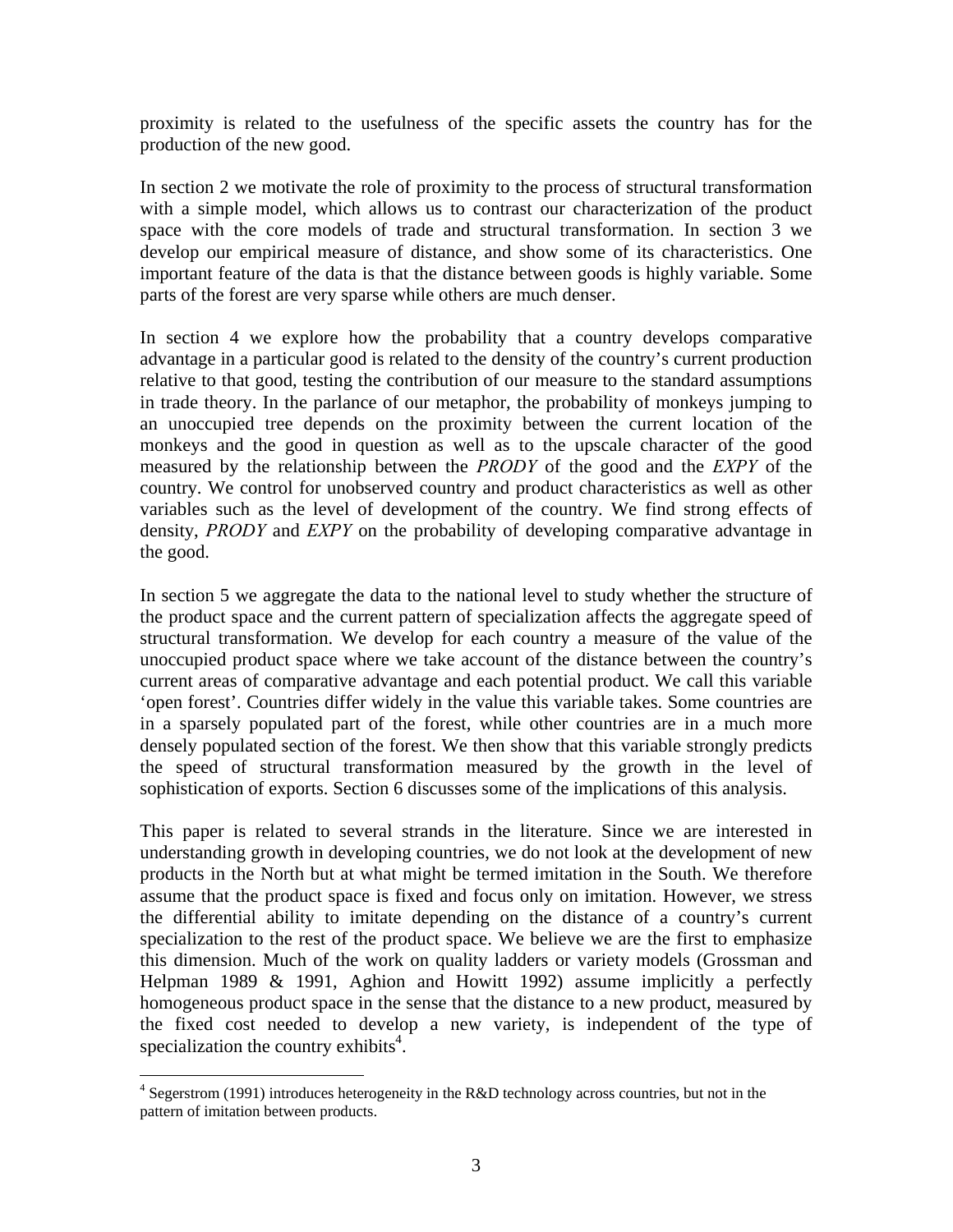There is a literature that distinguishes between improvements in quality within a given product (vertical shifts) and shifts to different products (horizontal shifts). Young (1991) considers bounded learning by doing within a product that also generates spillovers across products. He also considers a continuum of goods and asks whether free trade will lead to a specialization in goods that have exhausted learning by doing vs. goods that still have room to learn. However, he does not look at how the heterogeneity of the product space and the location of individual countries in that space affects their cost of moving to new goods.

At the opposite extreme, Matsuyama (1991) assumes that some goods exhibit endogenous growth and others do not. Therefore, countries may be trapped if static comparative advantage makes a country specialize in the static good. In our framework, we focus not on the increases in productivity within products but at the increases arising from shifting towards new products. The effects of international trade will be related to whether it forces a country to specialize in the sparse ort the dense part of the product space.

Our work is closest in spirit to Jovanovic and Nyarko (1996) who model learning by doing and technology upgrading at the individual level. In their model, experience provides agents with information that improves their productivity in the given technology (vertical shift). But gains in this dimension are limited, and agents must also 'jump' to new technologies (horizontal shift). The degree of the similarity of the new technology to the old determines how transferable the accumulated knowledge is, with less similar technologies having a higher productivity loss. An interesting insight is generated by the fact that if a country specializes too much on a good, it may not have incentives to shift to other goods as this will imply a loss of income. Agents can be on paths where they jump early on to new technologies, or become 'stuck' in an old technology forever. However, Jovanovic and Nyarko do not focus on the possibility that the distance to nearby products may vary widely between countries. In this paper we do not focus on improvements within products, but instead concentrate on the varying distances between goods.

Another work that focuses on the difference between vertical vs. horizontal specialization is Schott (2004). He uses US data at the 10-digit level to show that there has been a trend towards reduces specialization by product, reflected in a rising share of products that are imported simultaneously by the US from countries classified as high, middle and low income. However, within each product, there is a positive relationship between the level of development of the country and the import unit value of the goods imported from that country. Our work can be interpreted as showing that this pattern is not random and that countries that enter the types of products exported by rich countries do so because these products are relatively close to the products they already export. In this respect, we will show that there is an enormous heterogeneity across countries in their distance to manufactured goods with Asia and Eastern Europe being much nearer while many countries in Africa and Latin America are quite far away.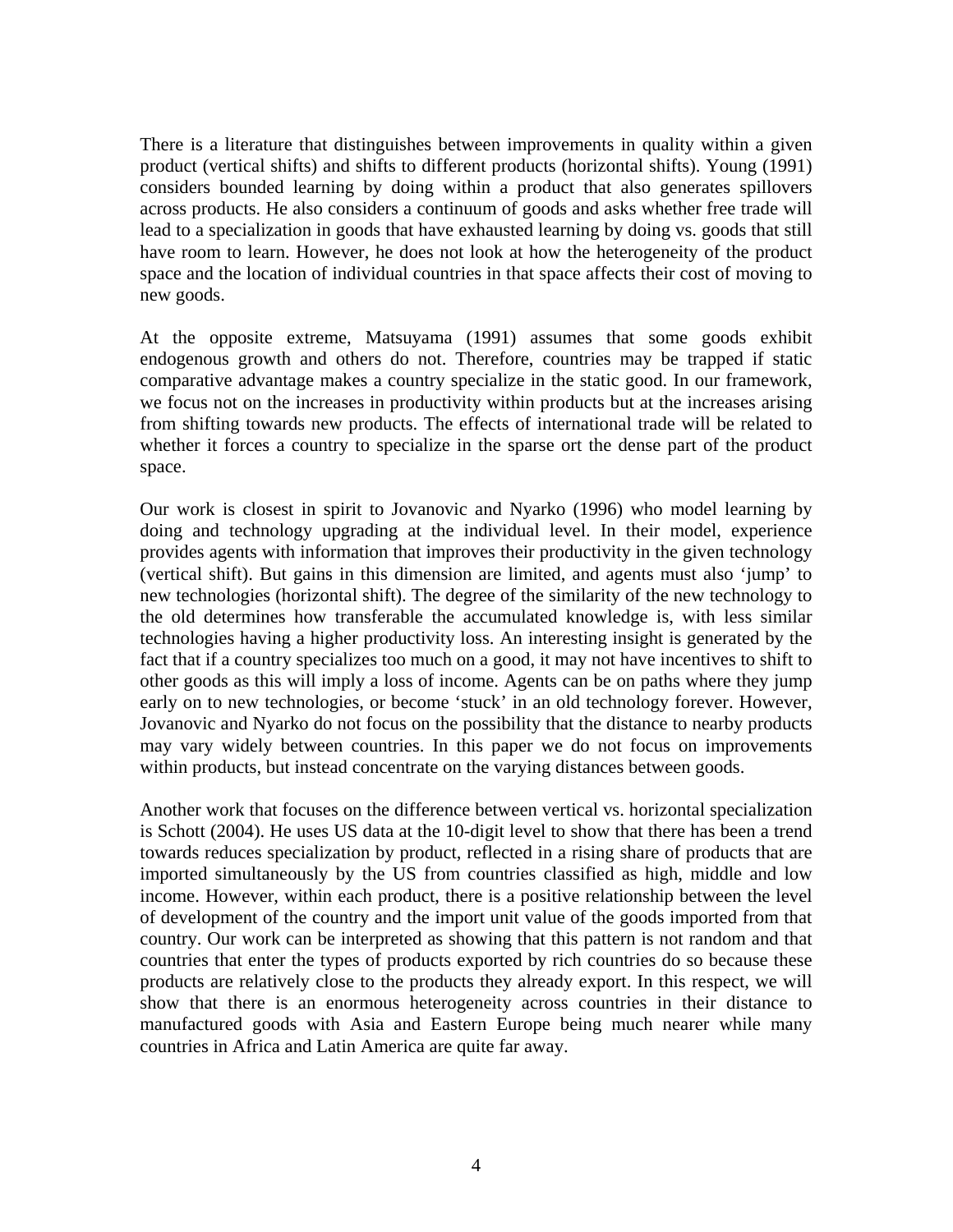There is a significant literature addressing the degree of similarity between products or sectors. For us, the relevant dimension is how the assets, capabilities and opportunities accumulated in the production of a good affect the productivity in the production of another good. In standard trade theory, a country develops comparative advantage in two goods if the endowments required for the production of both of goods are similar. In some sense, we are saying the same thing, but we stress the potentially very large set of endowments that are required, and their varying degree of specificity. This view is compatible with the highly differentiated patterns of specialization across of countries with apparently similar endowments, once one looks at the product space at higher levels of disaggregation, as argued by Hausmann and Rodrik (2003).

Early in the literature of development economics Albert Hirschman (1957) proposed the idea that clusters were related to forward and backward linkages, implying that the demand for inputs or the availability of a product might trigger related industries. This is a very particular reason for activities to group themselves, especially in a world of relatively open trade. Another measure of proximity involves R&D spillovers. Jaffe (1986) measures technological proximity at the firm level using the similarity of the technological classifications of patents, while Caballero and Jaffe (1993) measure the relatedness between products and technologies by tracing patent citations. However, it is unclear why these spillovers would affect the location of firms in the same country. Van Pottelsberghe de la Potterie (1997) compares such approaches to other measures of proximity, such as IO tables. Porter (1990) highlights the role of proximity in various dimensions that form the basis for 'clusters', whose benefits are discussed in Krugman 1991, Krugman & Venables 1996, Porter 1998, and Antonelli 1999. While these approaches focus on particular dimensions of similarity, our outcomes-based measure potentially incorporates many other relevant dimensions, allowing for 'heterogeneous similarity'. This allows different dimensions of proximity, such as a workforce with relevant experience, similarity of physical inputs, geographic location, production technology, distribution channels or legal framework to vary in their importance across goods and over time. In particular, our data suggests patterns of proximity which do not resemble the kinds of clusters that are often posited. We also show that our approach contains more information than categories based on broad measures of factor intensity, such as the Leamer clusters (1984).

## **2. A Model of Structural Transformation and the Product Space**

Every product requires a particular combination of inputs, such as knowledge, physical assets, intermediate inputs, labor training, infrastructure, property rights, regulatory regimes, and so on. For example, production of asparagus may require a certain type of soil, mechanized farming equipment, agribusiness firms that produce at the efficient scale, port infrastructure to ship the product unspoiled, and connections with the small group of multinational purchasers of this product. The exact set is unique to each good, but substitutability is possible. For instance, producing artichokes may require similar infrastructure, similar corporate forms and management techniques, similar marketing relationships, but a different kind of soil and planting cycle.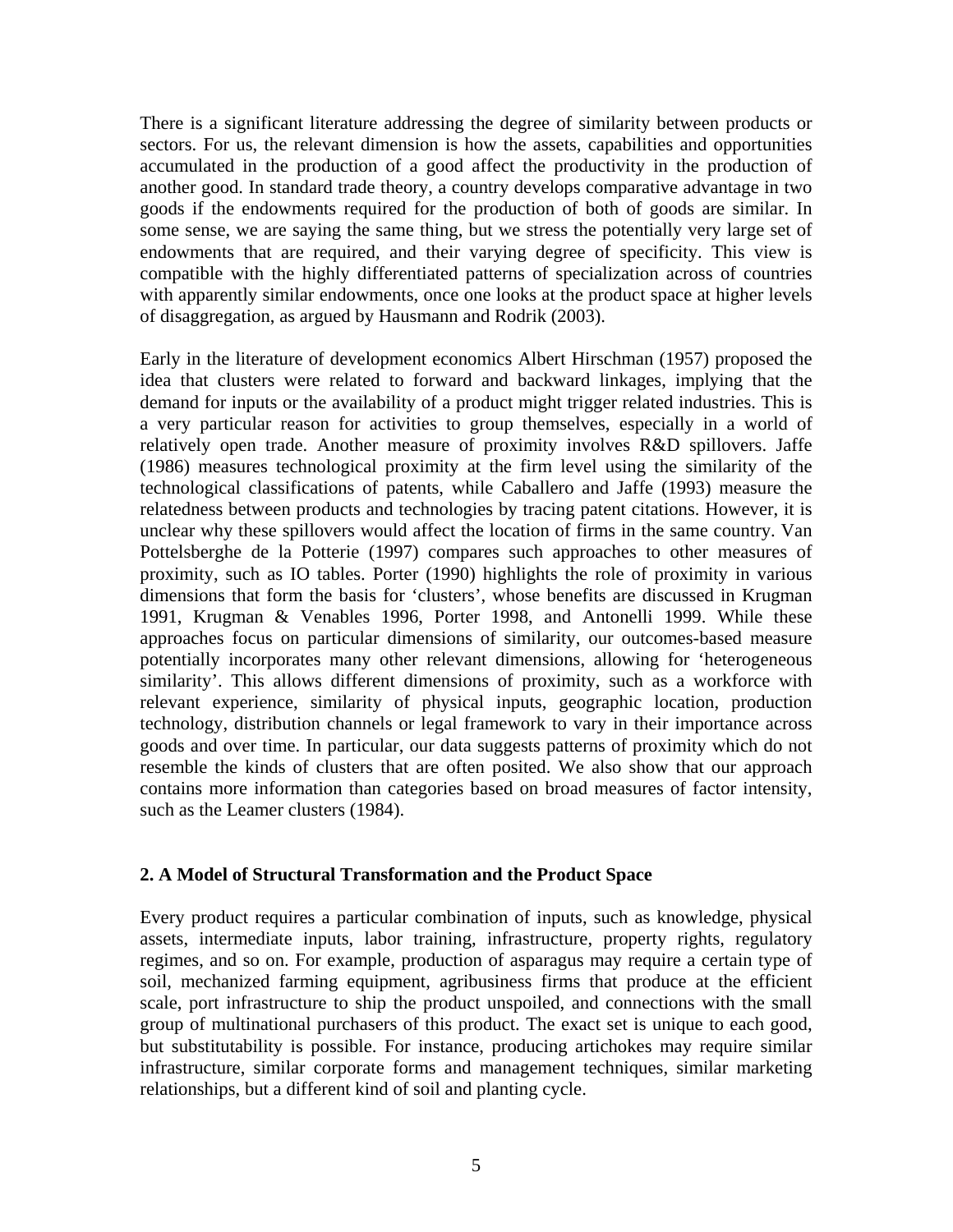So the capabilities used to produce one good are an imperfect substitute for those required to produce another. For every pair of goods in the world there is a notion of distance between them: if the goods require highly similar inputs and endowments, then they are 'closer' together, but if they require totally different capabilities, they are 'farther' apart. For example, asparagus may be close to artichokes, but farther from bananas. These distances are a characteristic of productive technology, meaning they do not change from country to country, although it may change over time.

Consider a model of overlapping generations of firms (e.g. Diamond 1989, Cabral 2000) that live for two periods and have output fixed to 1. There are two goods in the world: a standard good (with numeraire price  $P_1=1$ ) and a new good with price  $P_2>1$ . The standard good has been produced in the economy previously, so the particular set of requisite capabilities exist in the country. A firm can produce the standard good and earn 1, or it can invest in the production of the new good that garners a higher price. But because this good has not been produced in the country before, the unique capabilities it requires don't yet exist. Adapting the existing capabilities for the new product creates a fixed cost *C*. This cost rises with distance between the two goods,  $\delta_{12}$ , as it is more difficult to move to goods where the capabilities required are totally dissimilar from what currently exists in the country. But once this move is made, the capabilities developed are a public good in the sense that any other firm can now enter without having to pay the fixed cost. Therefore, returns to producing the new good in the first period are:

(1) 
$$
P_2 - C(\delta_{12})
$$

We assume that  $P_2 < C(\delta_{12})+1$ , meaning that the old firm would not find it profitable to jump to good 2 in period one, and will therefore remain in the standard good. The young firm could either stay in good 1 for two periods (earning  $1+1$ ), or it could jump to the higher quality good by paying the fixed cost in the first period, and earning  $P_2$  in both the first and the second period. Therefore, the young firm would jump if:

(2) 
$$
P_2 > \frac{C(\delta_{12})}{2} + 1
$$

Note that a firm would only move if the good is upscale, i.e.  $P_2 > P_1$ . If the condition is satisfied, new firms will move to the new product in their first period and remain there in the second period. But if this inequality does not hold, then all firms will remain in the standard good. This would be sub-optimal from the point of view of a social planner with a longer time horizon, as the third generation would also be able to produce the new good without paying the fixed cost of jumping, and therefore the relevant inequality is easier to satisfy:

$$
(3) \ \ P_2 > \frac{C(\delta_{12})}{4} + 1
$$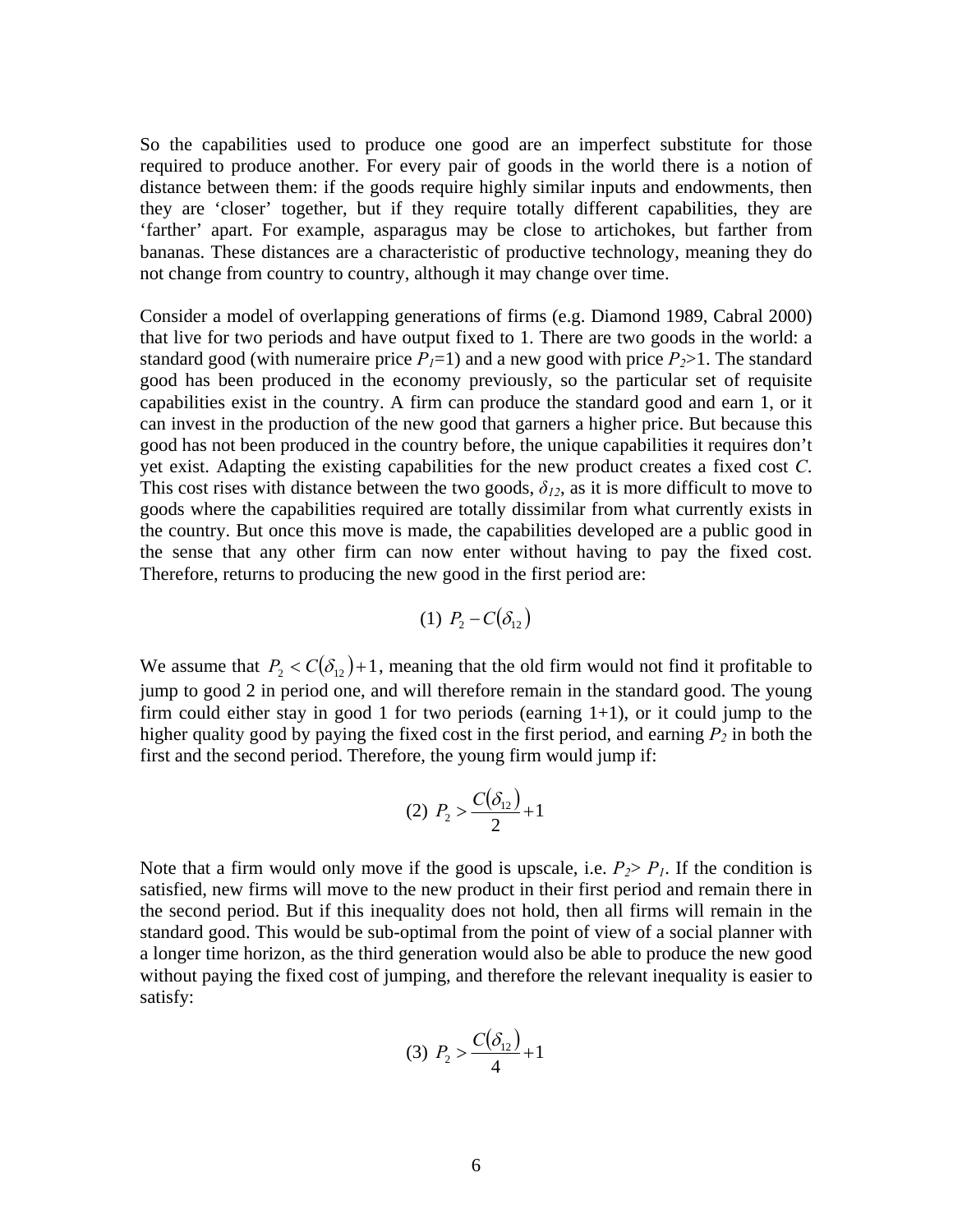This would be an example of an *intra*-industry spillover, as the firm moving to good 2 does not internalize the benefits it creates for subsequent entrants in that industry. Furthermore, if you extend the model to three goods, there would also be *inter*-industry spillovers, as the young firm adapting the productive capabilities in the country to good 2 does not internalize the returns from their jump allowing future generations to cut the distance to moving into good 3, if  $\delta_{23} < \delta_{13}$ .

We can extend this model to a continuum of goods, with each firm deciding how far to jump in this continuum in order to maximize profits. Let price rise linearly with distance, and let costs be quadratic in distance, meaning that marginal costs of moving rise linearly with distance.

(4) 
$$
P = f\delta
$$
  
(5)  $C(\delta) = \frac{c\delta^2}{2}$ 

The maximization for the old and new firms, respectively, are:

(6) 
$$
\max_{\delta_o} \Pi_o = f \delta_o - \frac{c \delta_o^2}{2}
$$
  
(7) 
$$
\max_{\delta_{n,1} \delta_{n,2}} \Pi_n = f \delta_{n,1} - \frac{c \delta_{n,1}^2}{2} + f \delta_{n,2} - \frac{c (\delta_{n,2} - \delta_{n,1})^2}{2}
$$

where  $\delta$ <sup>*o*</sup> is how far the old firm jumps,  $\delta$ <sup>*nn*</sup> is how far the new firm jumps the first period, and  $\delta_{n,2}$  how far the new firm jumps second period when it is old. The optimal distances for firms to jump in this space are:

$$
(8) \ \delta_o^* = \frac{f}{c}; \delta_{n,1}^* = 2\frac{f}{c}; \delta_{n,2}^* = 3\frac{f}{c}
$$

which implies that the young firm jumps two steps sized f/c in the first period and one in the second.

Let us assume that the product space is not continuous, so that it is not necessary for goods to exist with the characteristics needed to satisfy these conditions. Then there could be stagnation in this process of structural transformation, with firms opting not to innovate because there are no goods at the right distance that are sufficiently attractive to pay for the adjustment costs. Stagnation would occur if

$$
(9) \ 2\frac{f}{c} < (\delta_{n,1} - \delta_{n,0})
$$

Note that a social planner with a longer time horizon might have found it profitable to move to the new product.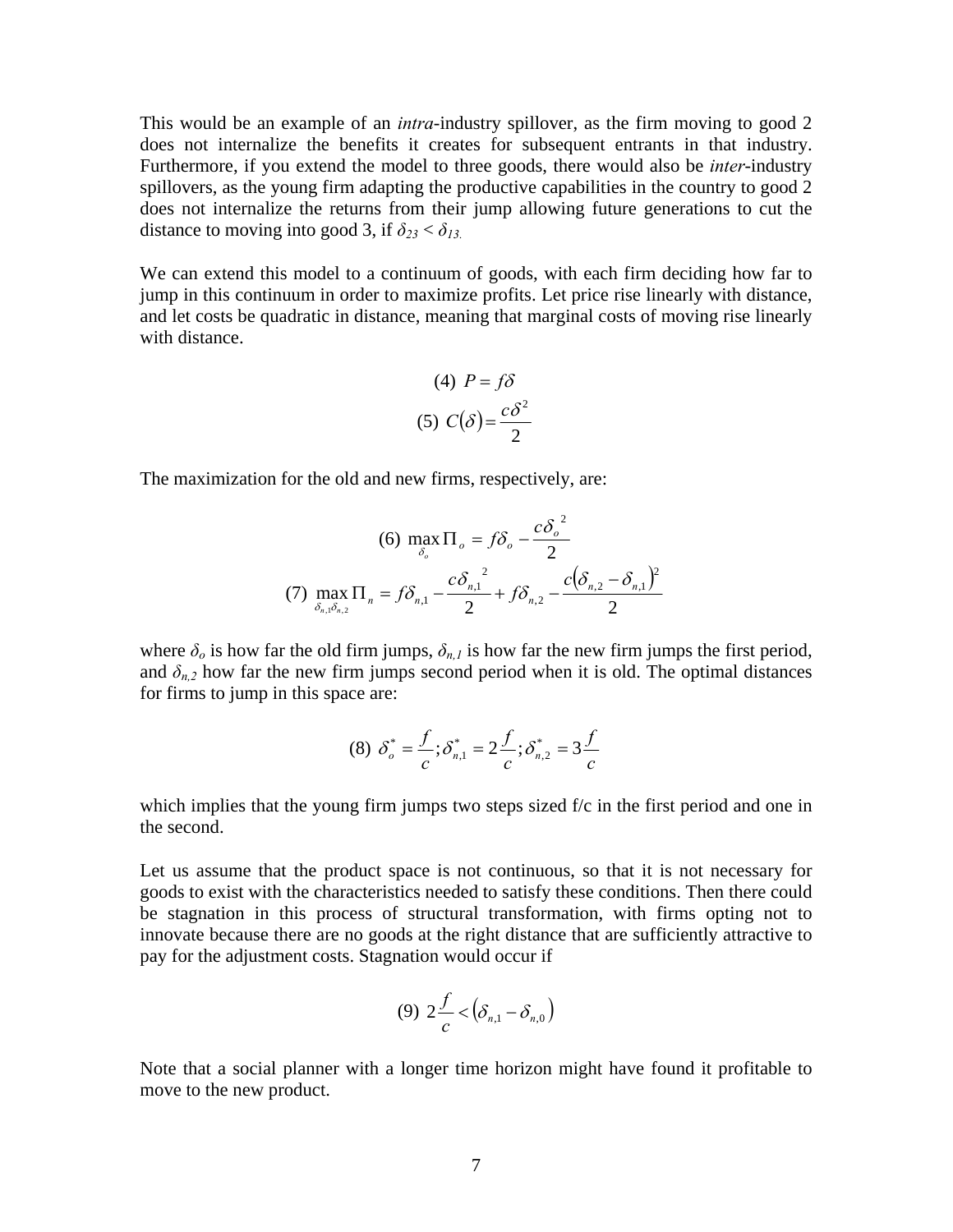So, the process of structural transformation depends on distance, the cost of jumping, and the degree to which the price of the new good exceeds the current goods. Furthermore, this could be interrupted by breaks in the product space. The process of structural transformation could also be interrupted if there are local price maxima, so firms would not have the incentive to move out of that location because nearby goods are downscale (that is, nearby goods fetch a lower price than the current good) and the upscale goods are too far away. Note again that the social planner would have factored these considerations into account when choosing the path of structural transformation and might have avoided local maxima altogether.

The product space can be represented by a matrix of the pairwise distances for all n products:

|                 | $\overline{0}$ | $\delta_{\scriptscriptstyle 1,2}$ $\delta_{\scriptscriptstyle 1,3}$ $\Lambda$ |          | $\delta_{1,n}$   |
|-----------------|----------------|-------------------------------------------------------------------------------|----------|------------------|
|                 |                | $\delta_{2,3}$                                                                | O        | М                |
| $(10) \Delta =$ |                |                                                                               |          | М                |
|                 |                |                                                                               | $\theta$ | $\delta_{n-1,n}$ |
|                 |                |                                                                               |          |                  |

The foundational models of trade and growth have certain implications for the form of this matrix. For example, a smooth quality-ladder model (eg. Grossman & Helpman 1989) implies the following form:

|                 | $\mathcal{C}_{0}$ |               | $\infty$ $\Lambda$ $\infty$ | $\overline{\phantom{a}}$             |
|-----------------|-------------------|---------------|-----------------------------|--------------------------------------|
|                 |                   | $\mathcal{C}$ | $\overline{O}$              | $\mathbf{M}$                         |
| $(11) \Delta =$ |                   |               | $\overline{O}$              | $\overline{\phantom{a}}$<br>$\infty$ |
|                 |                   |               |                             | $\mathcal C$                         |
|                 |                   |               |                             |                                      |

where each product one rung up the ladder is slightly more complex and requires some adaptation or R&D, and leapfrogging isn't possible due to huge distances. Or consider the Hecksher-Ohlin model, where productive opportunities are determined by relative factor endowments. This would be represented as a product space with groupings determined by factor intensities, and firms are limited jumping to products in which the country has relative factor abundance.

$$
(12) \Delta = \begin{bmatrix} 0 & l \\ l & 0 \end{bmatrix} \begin{bmatrix} 0 & k \\ k & 0 \end{bmatrix} \begin{bmatrix} 0 & h \\ h & 0 \end{bmatrix}
$$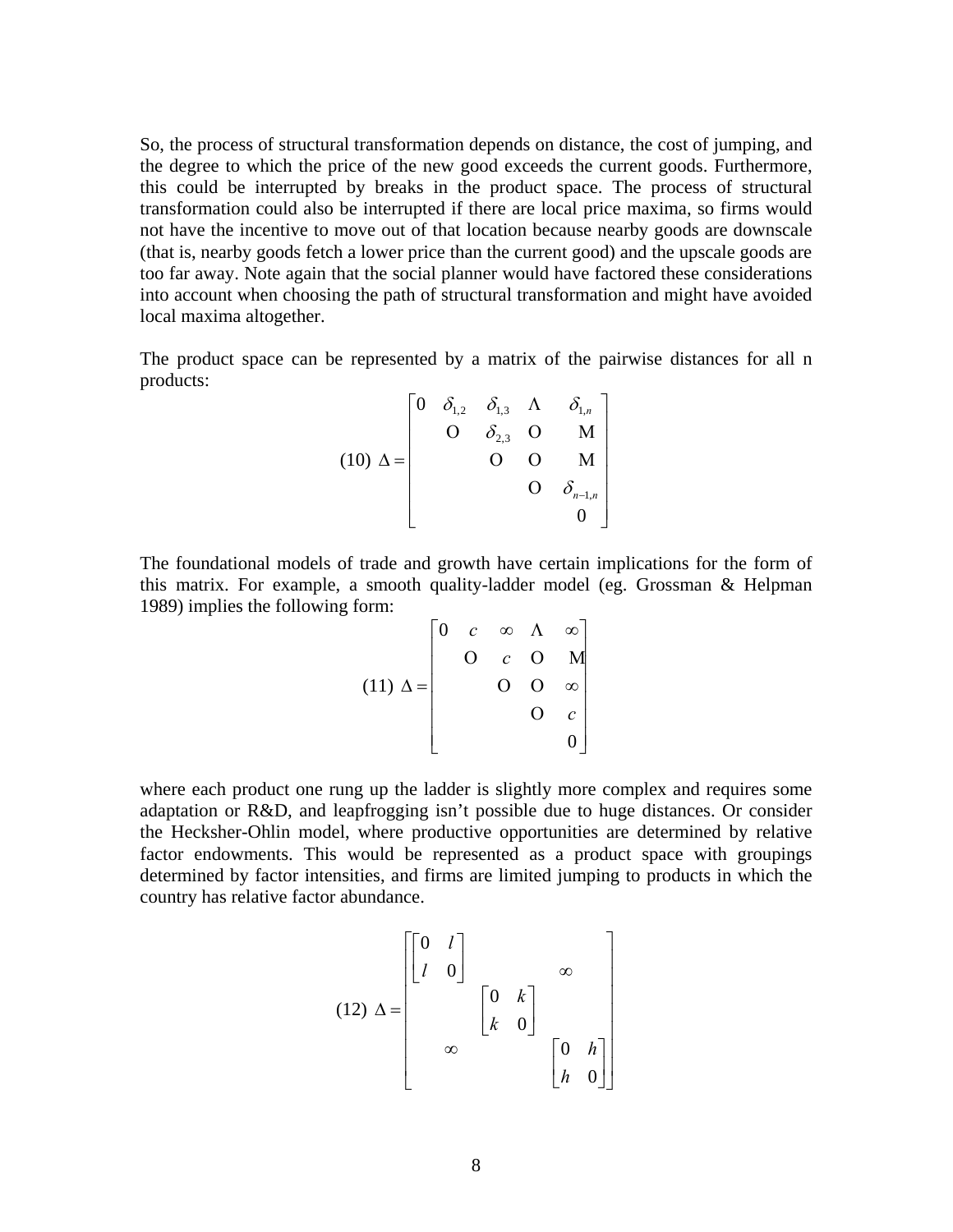The self-discovery model of Hausmann and Rodrik (2003) would be represented by a substitution matrix with each element off the diagonal as a random variable.

We depart from these assumptions about the product space and their implications for the matrix of pairwise distances. Instead of trying to simplify this matrix into a block form based on assumptions of the relative importance of certain factors of production or technological characteristics of products, we allow for each element to vary depending on the unique characteristics of the pair of goods and their relevant dimensions of similarity. We now develop a methodology for estimating this matrix directly, consider how closely it conforms to the assumptions of a factor proportions model, and evaluate its impact on the process of structural transformation controlling for the other determinants motivated by our model.

## **3. Data & Methodology**

The principal methodological challenge in our approach is to find a measure of distance at the product level in order to map the product space. This could potentially be measured by the physical characteristics of the product as captured by most customs classifications. But it is difficult to assume that the developers of such classifications had in mind the kind of relative asset specificity that motivates our research.

More sophisticated measures of distance between goods have been developed in the literature. For example, input-output tables or R&D intensity can be used to measure the linkages between products (e.g. Ditezenbacher & Lahr 2001, Jaffe 1986). Yet these are measures of particular similarities between goods and not necessarily those that would prove dominant in practice. For example, it is not clear that being composed of similar inputs is more important than being sold to the same markets, or that being of the same R&D intensity is more important than requiring the same specific institutions or infrastructure.

We seek a measure of the revealed distance between products that avoids any priors we might have as to the root cause of similarity. Our main idea is that the similarity of capabilities (or the distance between trees) is heterogeneous, but is related to the likelihood that countries have revealed comparative advantage in both goods. To develop this measure we use product-level data of exports, which is appropriate as exports represent products in which a country has a comparative advantage and must pass a rather strict market test compared to production for the domestic market. For a country to have revealed comparative advantage in a good it must have the right endowments and capabilities to produce that good and export it successfully. If two goods need the same capabilities, this should show up in a higher probability of a country having comparative advantage in both. We calculate this probability across a large sample of countries.

We must decide which measure of probability to use. Calculating the joint probability that the two goods are exported (i.e  $P(A \cap B)$ ) may appear to be an option, but this measure combines the similarity between two products with the products' overall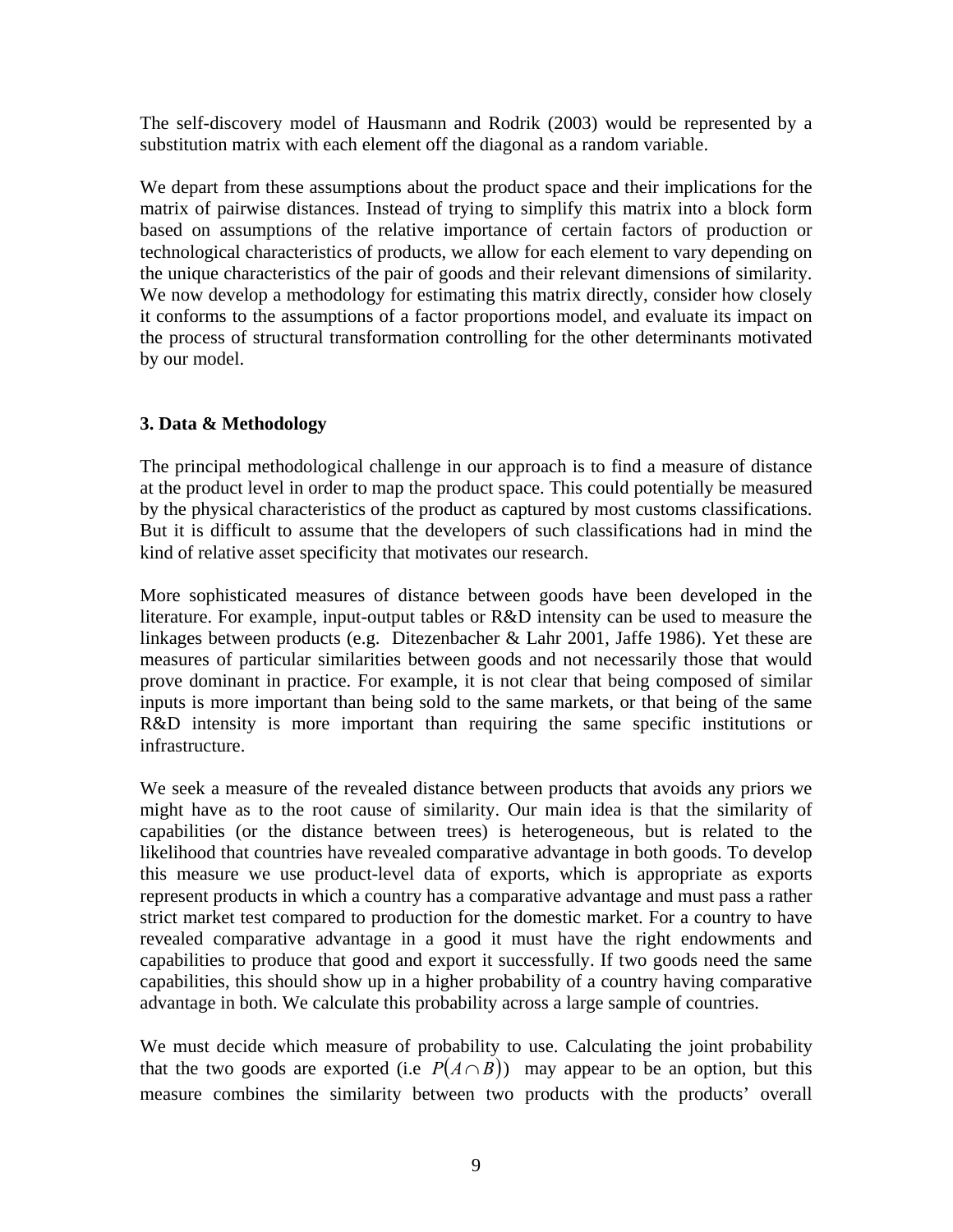presence in global trade. That is, if every single country that exports ostrich eggs also exports ostrich meat, these two goods seem extremely similar to one another. Yet if only three countries in the world export these two goods, then the joint probability for any single country exporting the two would be small, instead of large. We therefore need a measure of the distance that isolates the degree of similarity between the two goods from their overall prevalence in the different countries.

The conditional probability  $P(A|B)$  would have this characteristic. However, the conditional probability is not a symmetric measure: *P(A|B)* is not equal to *P(B|A)*. Yet our notion of distance between two goods is symmetric. More importantly, as the number of exporters of any good A falls, the conditional probability of exporting another good given you export A becomes a dummy variable, equal to 1 for every other good exported by that particular country, and 0 otherwise, thus reflecting the peculiarity of the country and not the similarity of the goods. Suppose Australia is the only country in the world that exports ostrich meet. Then all other goods exported by Australia, like minerals or wine would appear to be very close to ostrich meat, when in fact they may be quite different.

Hence, for these two reasons we focus on the minimum of the pairs of conditional probabilities going in both directions as an inverse measure of distance: min{*P(A|B)*,  $P(B|A)$ . This formulation would imply that the probability of exporting metal ores given that you export ostrich meat is large, but the probability that you export ostrich meat given that you export metal ores is very low, since Chile, Peru and Zambia do not export ostrich meat but do export metals. If the products were really close together, all countries exporting metal ores would also export ostrich meat, but this is not the case, and our measure captures it. In the robustness checks section of the Appendix we take the directional conditional probabilities, allowing for asymmetric distance, and all results continue to hold.

We also want a measure that is strict in terms of capturing true similarities and not just marginal exports. In order to impose this strictness on our data we require not only that a country export any positive number, but that its exports of this good be substantial. One way to impose this restriction is to require that the country have revealed comparative advantage (RCA) in that good. This means that the share of the country's exports in that product is greater than the country's share of exports in all products<sup>5</sup>. Since every country tends to have a very specialized basket of exports, this measure captures all its significant exports but leaves aside the noise<sup>6</sup>. This is a measure of revealed outcomes with no priors, and goods will only be measured as highly proximate if they indeed strongly tend to be exported together, for whatever reason.

<u>.</u>

 $<sup>5</sup>$  We use the Balassa (1965) definition:</sup>

<sup>∑∑</sup> ∑ ∑ =  $\frac{c}{i}$   $\frac{c}{c}$ <sup>*xvu*<sub>*ci*,*t*</sup></sup></sub>  $\sum_{c}$ <sup>*xv***u***i*<sub>*c*,*i*,*t*</sub></sup>  $\sum_i$ <sup>*x*</sup> *vu i*<sub>*c*,*i*,*i*</sub> *c i t c i t xval xval xval xval RCA* , , , , , , , , , ,

<sup>&</sup>lt;sup>6</sup> We also repeated our tests using a definition of 'exported' as exports of more than 0.6% and 0.06% of the country's total export basket. All results continued to hold.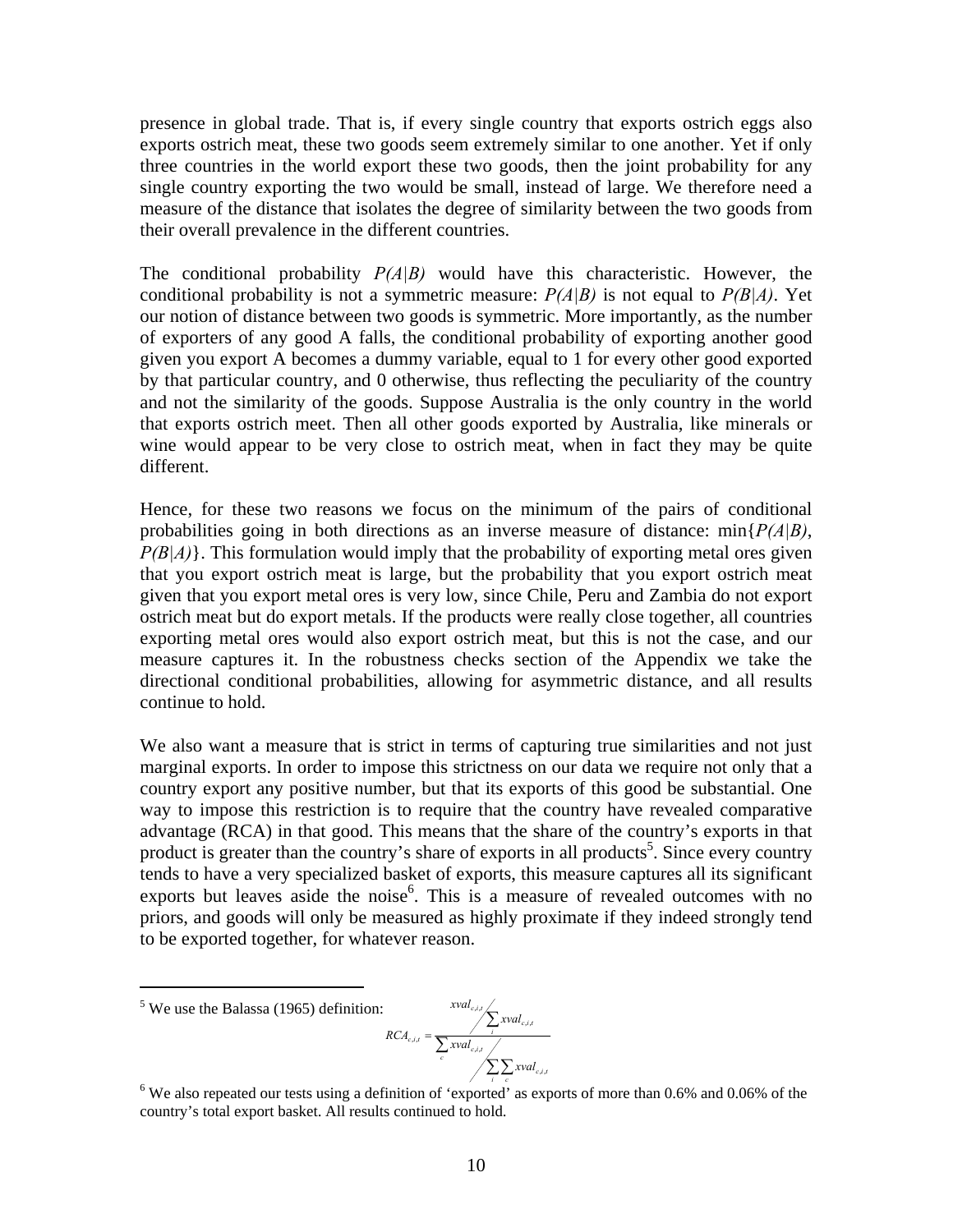Formally, the inverse measure of distance between goods *i* and *j* in year *t*, which we will call proximity, equals

$$
(13) \ \varphi_{i,j,t} = \min\{P(x_{i,t} \mid x_{j,t})\} P(x_{j,t} \mid x_{i,t})\}
$$

where for any country *c*

(14) 
$$
x_{i,c,t} = \begin{cases} 1 & \text{if } RCA_{i,c,t} > 1 \\ 0 & \text{otherwise} \end{cases}
$$

and where the conditional probability is calculated using all countries in year *t*.

Our primary source of export data is the World Trade Flows data from Feenstra et. al. (2005). These data are drawn from the United Nations Commodity Trade Statistics, and available from 1962-2000 at the SITC 4-digit level of desegregation (1006 products). While export data at a higher level of disaggregation can be obtained from the UN COMTRADE database, the advantage of these data is that they are significantly cleaner than the raw data and exist for a longer time period<sup>7</sup>.

To get a sense of the data, **w**e can list for each good what other products are close and which tend to be farther away. For example, let us consider the distance of cotton undergarments and CPUs to other products. This is illustrated in Table 1.

## **Table 1. Illustrating the Forest: Proximity to cotton undergarments and CPUs**

| <b>Proximity of Cotton Undergarments to:</b> |      |  |  |  |
|----------------------------------------------|------|--|--|--|
| Synthetic undergarments                      | 0.78 |  |  |  |
| Overcoats                                    | 0.51 |  |  |  |
| Woven fabrics                                | 0.12 |  |  |  |
| Centrifuges                                  | 0.02 |  |  |  |
| <b>Proximity of CPUs to:</b>                 |      |  |  |  |
| Digital central storage units                | 0.56 |  |  |  |
| Epoxide resins                               | 0.50 |  |  |  |
| Optical glass                                | 0.32 |  |  |  |
| Unmilled rye                                 | 0.00 |  |  |  |
| Source: Author's Calculations                |      |  |  |  |

## We can also see what goods are in a dense part of the forest, and which are on the periphery by simply adding the row for that product in the matrix of proximities. We define the distance-weighted number of products around a tree *i* at time *t*.

$$
(15) \ \ paths_{i,t} = \sum_{j} \varphi_{i,j,t}
$$

1

 $<sup>7</sup>$  See Feenstra et. al. 2005 for documentation.</sup>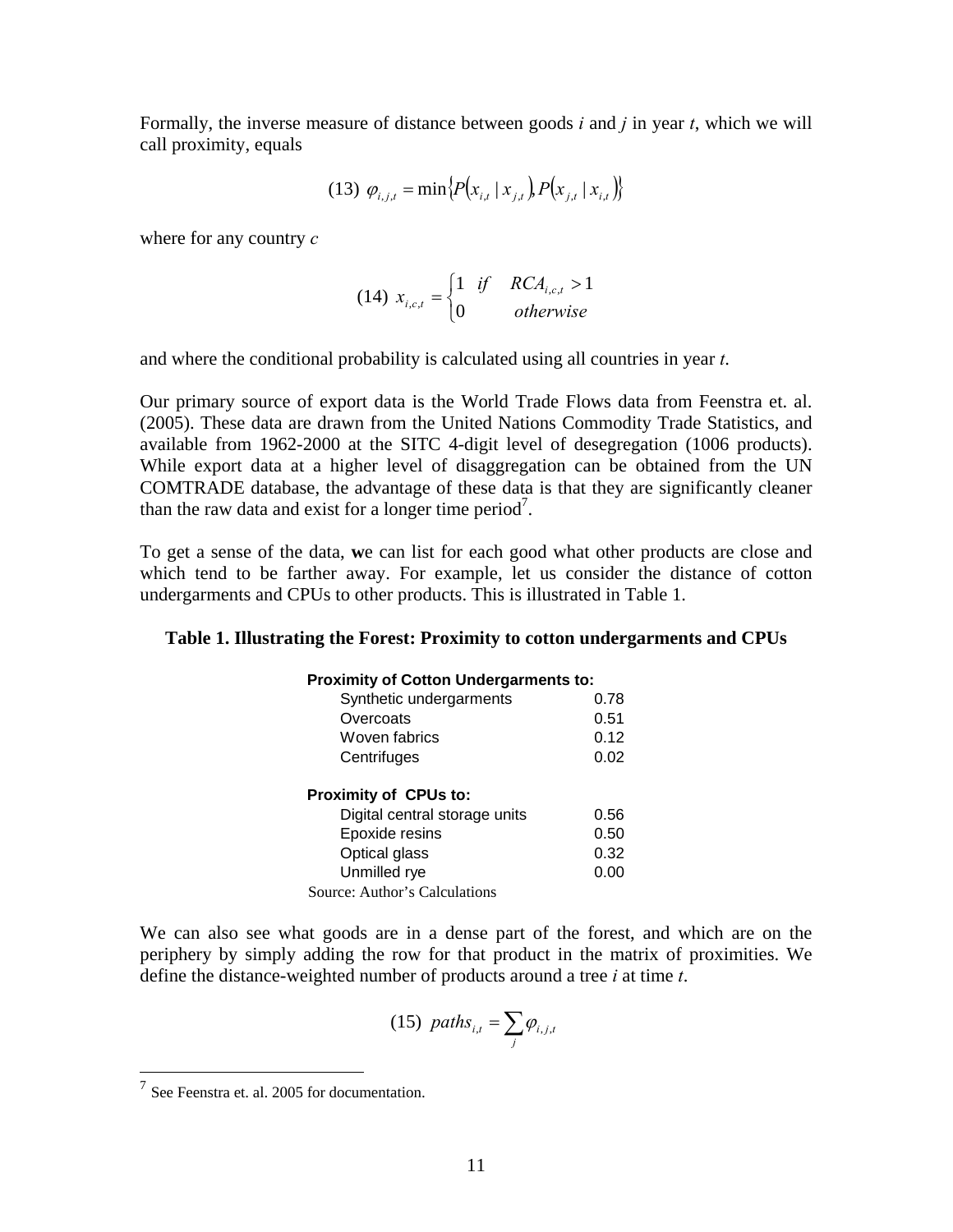With this definition Table 2 looks at the goods that are in the densest (2.a) and the sparsest (2.b) part of the forest, based on the average of 1998-2000 export data.

## **Table 2.a The Fifteen Goods in the Densest Part of the Forest**

| Code | <b>Product Name</b>                                   | <b>Paths</b> |
|------|-------------------------------------------------------|--------------|
| 6996 | MISCELLANEOUS ARTICLES OF BASE METAL                  | 208.7        |
| 6785 | TUBE & PIPE FITTINGS(JOINTS, ELBOWS) OF IRON/STEEL    | 208.2        |
| 6921 | RESERVOIRS, TANKS, VATS AND SIMILAR CONTAINERS        | 204.6        |
| 7449 | <b>PARTS OF THE MACHINERY OF 744.2-</b>               | 200.5        |
| 6210 | MATERIALS OF RUBBER(E.G., PASTES.PLATES, SHEETS, ETC) | 199.8        |
| 8935 | ART.OF ELECTRIC LIGHTING OF MATERIALS OF DIV.58       | 199.2        |
| 8939 | MISCELLANEOUS ART.OF MATERIALS OF DIV.58              | 198.1        |
| 5335 | COLOUR. PREPTNS OF A KIND USED IN CERAMIC, ENAMELLI.  | 197.5        |
| 8932 | SANITARY OR TOILET ART.OF MATERIALS OF DIV.58         | 196.2        |
| 6632 | NATURAL OR ARTIFICIAL ABRASIVE POWDER OR GRAIN        | 195.5        |
| 7139 | PARTS OF INT COMB PISTON ENGINES OF 713.2-713.8-      | 195.1        |
| 7849 | OTHER PARTS & ACCESSORIES OF MOTOR VEHICLES           | 194.8        |
| 6911 | STRUCTURES & PARTS OF STRUC.: IRON/STEEL; PLATES      | 194.4        |
| 7919 | RAIL&TRAMWAY TRACK FIXTURES&FITTINGS, SIGNALL. EQUI.  | 192.9        |
| 7868 | OTHER VEHICLES, NOT MECHANICALLY PROPELLED, PARTS     | 192.1        |

**Table 2.b The Fifteen Goods in the Least Dense Part of the Forest** 

| Code | <b>Product Name</b>                                   | <b>Paths</b> |
|------|-------------------------------------------------------|--------------|
| 0019 | LIVE ANIMALS OF A KIND MAINLY USED FOR HUMAN FOOD     | 3.2          |
| 9110 | POSTAL PACKAGES NOT CLASSIFIED ACCORDING TO KIND      | 7.3          |
| 6553 | KNITTED/CROCHETED FABRICS ELASTIC OR RUBBERIZED       | 9.6          |
| 2655 | MANILA HEMP, RAW OR PROCESSED, NOT SPUN; TOW & WASTE  | 12.6         |
| 4245 | <b>CASTOR OIL</b>                                     | 25.9         |
| 2640 | JUTE & OTHER TEXTILE BAST FIBRES, NES, RAW/PROCESSED  | 26.0         |
| 2231 | <b>COPRA</b>                                          | 26.7         |
| 6344 | WOOD-BASED PANELS, N.E.S.                             | 28.9         |
| 2235 | <b>CASTOR OIL SEEDS</b>                               | 29.2         |
| 6545 | FABRICS, WOVEN, OF JUTE OR OF OTHER TEXTILE BAST FIB  | 31.2         |
| 5723 | PYROTECHNIC ARTICLES: (FIREWORK, RAILWAY FOG ETC.)    | 31.5         |
| 2440 | CORK, NATURAL, RAW & WASTE (INCLUD. IN BLOCKS/SHEETS) | 34.1         |
| 2654 | SISAL & OTHER FIBRES OF AGAVE FAMILY, RAW OR PROCE.   | 34.5         |
| 0721 | COCOA BEANS, WHOLE OR BROKEN, RAW OR ROASTED          | 40.3         |
| 0742 | MATE                                                  | 40.7         |
|      | Source: Author's Calculations                         |              |

Notice that the densest part of the forest tends to be dominated by manufactured products while the sparsest goods tend to be un-processed agricultural goods such as live animals, castor oil, jute, sisal, cork and mate. Additional descriptive statistics for *φ*, our measure of proximity, can be found in the Appendix.

Given these estimates, we can take a first cut at analyzing the proximity matrix, our representation of the product space, by considering how closely it conforms to the assumptions of trade models based on relative factor endowments as discussed in Section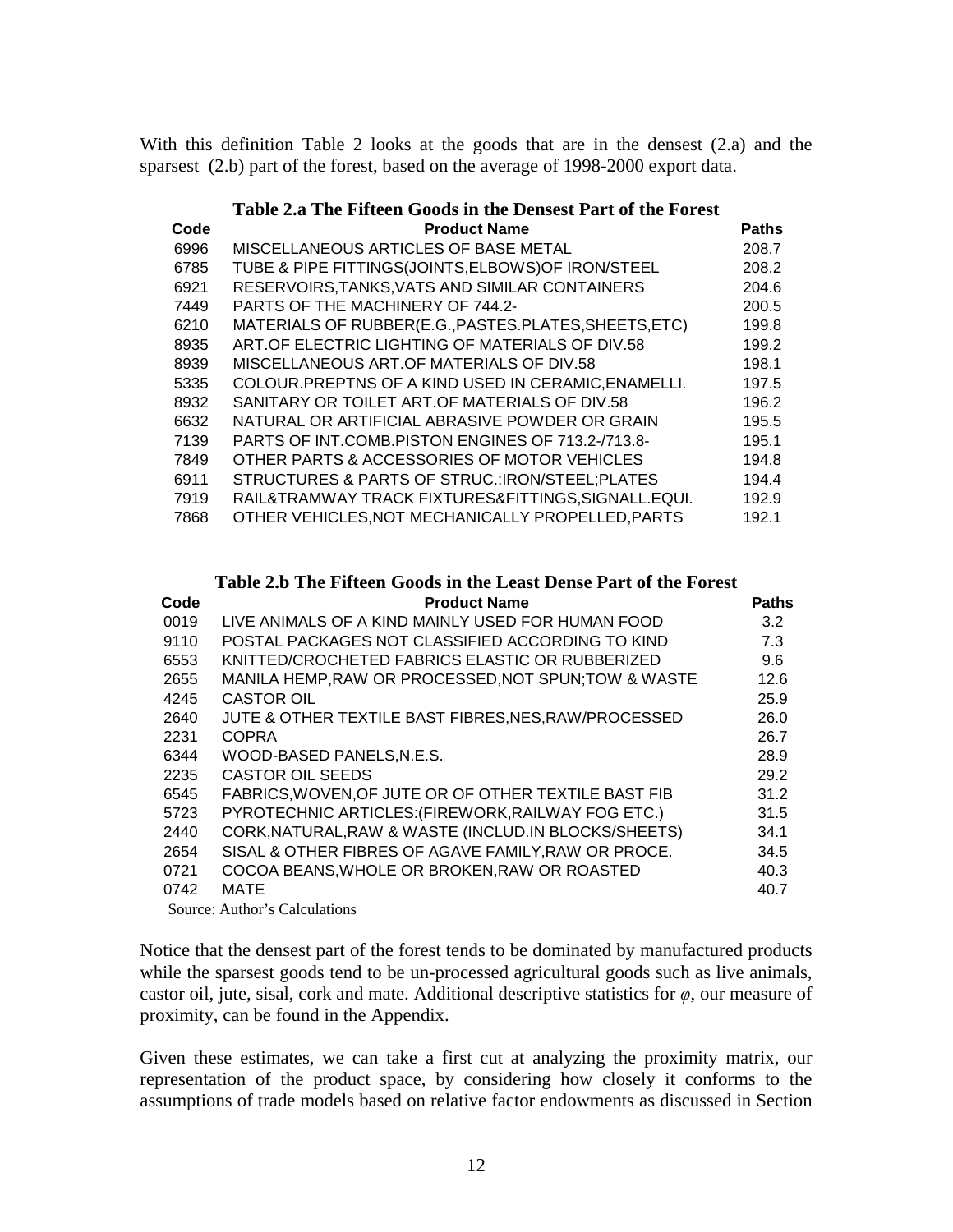2. We arrange the products into blocks based on their factor intensities, and examine the average proximity within blocks and between blocks. This is shown below for a partitioning according to Leamer's commodity clusters (1984). A factor proportions view of the world would suggest a high proximity within groups, and a low proximity (high distance) between groups.

|                               | Petroleum | Raw<br>Materials | Forest<br>Products | Tropical<br>Agriculture | Animal<br><b>Products</b> | Cereals.<br>etc. | Labor<br>Intensive | Capital<br><b>Intensive</b> | Machinery | Chemical | Not<br>Classified |
|-------------------------------|-----------|------------------|--------------------|-------------------------|---------------------------|------------------|--------------------|-----------------------------|-----------|----------|-------------------|
| Petroleum                     | 0.28      | 0.10             | 0.11               | 0.11                    | 0.09                      | 0.09             | 0.09               | 0.11                        | 0.07      | 0.10     | 0.04              |
| <b>Raw Materials</b>          |           | 0.11             | 0.09               | 0.08                    | 0.08                      | 0.07             | 0.07               | 0.09                        | 0.07      | 0.09     | 0.03              |
| <b>Forest Products</b>        |           |                  | 0.19               | 0.10                    | 0.10                      | 0.09             | 0.11               | 0.13                        | 0.10      | 0.11     | 0.04              |
| <b>Tropical Agriculture</b>   |           |                  |                    | 0.15                    | 0.10                      | 0.09             | 0.10               | 0.11                        | 0.07      | 0.09     | 0.04              |
| <b>Animal Products</b>        |           |                  |                    |                         | 0.12                      | 0.09             | 0.09               | 0.09                        | 0.07      | 0.09     | 0.03              |
| Cereals, etc.                 |           |                  |                    |                         |                           | 0.10             | 0.08               | 0.09                        | 0.07      | 0.09     | 0.03              |
| <b>Labor Intensive</b>        |           |                  |                    |                         |                           |                  | 0.14               | 0.13                        | 0.10      | 0.10     | 0.03              |
| <b>Capital Intensive</b>      |           |                  |                    |                         |                           |                  |                    | 0.16                        | 0.11      | 0.12     | 0.03              |
| <b>Machinery</b>              |           |                  |                    |                         |                           |                  |                    |                             | 0.14      | 0.12     | 0.03              |
| Chemical                      |           |                  |                    |                         |                           |                  |                    |                             |           | 0.15     | 0.03              |
| <b>Not Classified</b>         |           |                  |                    |                         |                           |                  |                    |                             |           |          | 0.25              |
| Source: Author's Calculations |           |                  |                    |                         |                           |                  |                    |                             |           |          |                   |

## **Table 3**: **Average** *φ* **Within and Between Leamer Commodity Clusters, 1998-2000**

We see from this analysis that the assumptions of factor proportions models are not unreasonable. For each commodity cluster, the average proximity is higher within commodity clusters than between them. This is particularly true for petroleum, forest products, and capital intensive products. Therefore the factor-proportions characterization of the product space can be seen in the matrix as we have measured it. Yet we also see that such a simplification hides great heterogeneity. For example, there is nearly equivalent proximity within cereals as between cereals and chemicals. Labor intensive products and capital intensive products have high distance from raw materials, but are much closer to one another. It appears that while not unreasonable, simplifications of the product space mask a great deal of heterogeneity, which is not surprising given how varied production processes and their required capabilities are. We now go on to test our model of structural transformation more rigorously.

## **4. Proximity and the Speed of Structural Transformation**

Armed with an outcomes-based measure of distance, we can test our model of the process of structural transformation. Furthermore, we can test if allowing for a more heterogeneous product space is important by separating the effects of broad factor intensities from individual product distances. Since our measure of proximity is constructed using cross-sectional data at a particular point in time, we can exploit the time variation to answer these questions, controlling for the other determinants of structural transformation presented in section 2 (price) as well as level of development.

Our measure of "price" in the theoretical model of section 2, in which we assumed unit outputs per firms, is really equivalent to Hausmann Hwang & Rodrik's (2005) measure of the income level of the product *PRODYi,t*. This is a measure calculated as the GDP per capita of countries that produce it, weighted by their revealed comparative advantage in that product. As mentioned above, Hausmann Hwang & Rodrik use this product-level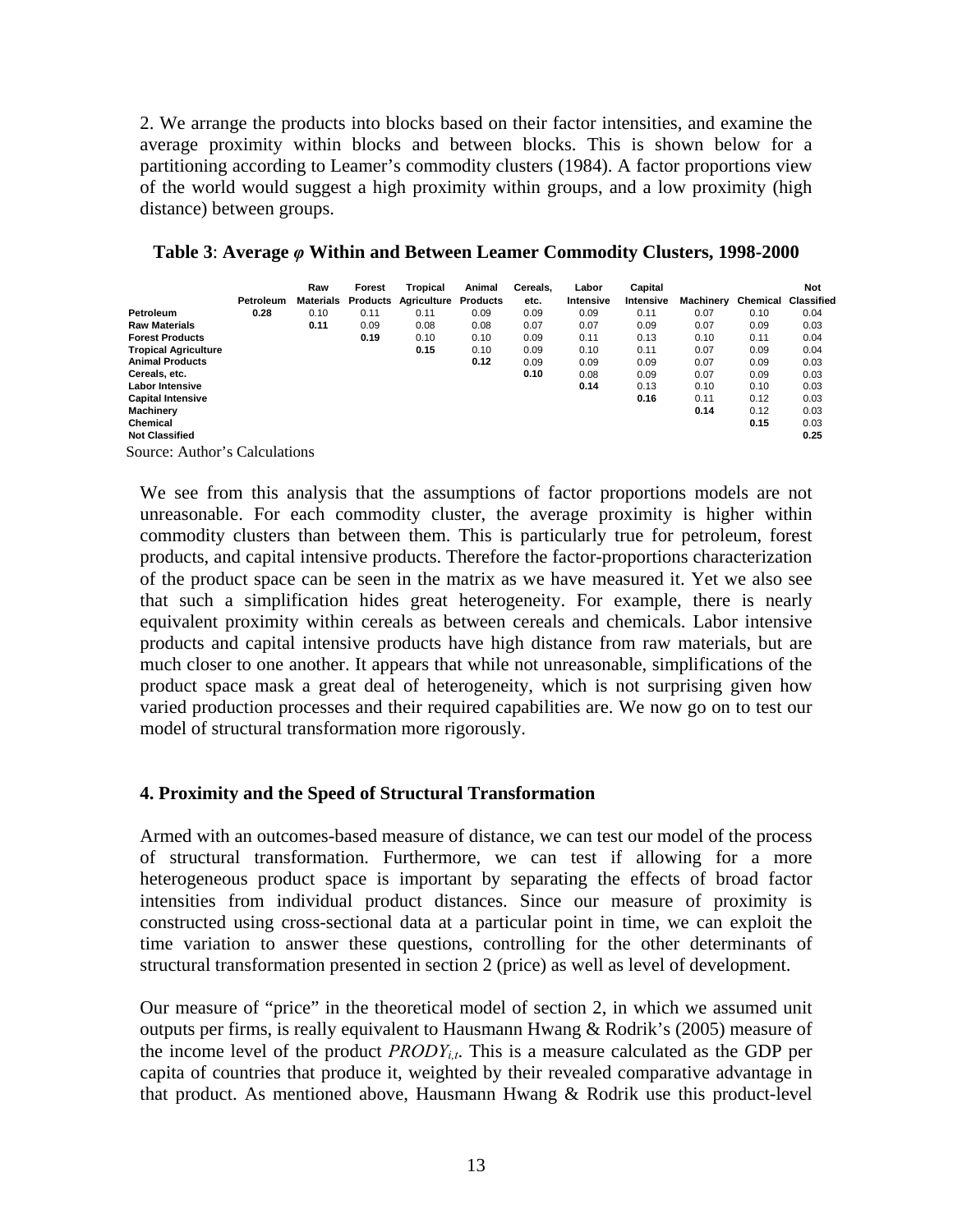variable to calculate the level of sophistication of a country's export basket,  $EXPY_{c,t}$  as the  $PRODY_{i,t}$  for each component of the country's export basket weighted by its share. Price in our model is considered relative to the numeraire, which is the price of the 'standard' good. The price of this standard good is captured by *EXPY*. Formally,

(16) 
$$
PROD Y_{i,t} = \sum_{c} \left[ \frac{\left( xval_{c,i,t} \sum_{i} xval_{c,i,t} \right)}{\sum_{c} \left( xval_{c,i,t} \sum_{i} xval_{c,i,t} \right)} \times GDPpercapita_{c,t} \right]
$$
  
(17) 
$$
EXPY_{c,t} = \sum_{i} \left( \frac{xval_{c,i,t}}{\sum_{i} xval_{c,i,t}} \times PROD Y_{i,t} \right)
$$

If the characteristics of product space are indeed important to the process of structural transformation, then the probability of developing revealed comparative advantage (RCA) in a particular good in the future is affected by the ease with which the current capabilities in the economy can be adapted to the new product. That is, the new product's proximity to the country's current export basket will matter. To test this, we need to use the pairwise proximity measures for each element of the country's entire export basket. We call this measure density. For each product, it measures the degree to which a country's current exports 'surround' the particular product under consideration. It is the sum of all paths leading to the product in which the country is present, scaled by the total number of paths leading to the product. As such, it varies from 0 to 1, with higher values indicating that the country has monkeys in many nearby trees and therefore should be more likely to export that good in the future.

(18) density<sub>i,c,t</sub> = 
$$
\left( \frac{\sum_{k} \varphi_{i,k,t} x_{c,k,t}}{\sum_{k} \varphi_{i,k,t}} \right)
$$

According to our model, firms are more likely to move to new products if the distance is low, which would be the case if density is high. We test this proposition by plotting a histogram of density for products in which countries did not have RCA in the current period. We split the distribution according to whether the countries still did not have RCA in the next period (brown) versus those in which it did develop that advantage (green). Figure 1 clearly shows that density is higher for trees that were subsequently 'jumped to', suggesting that structural transformation does indeed depend on distance as we have measured it.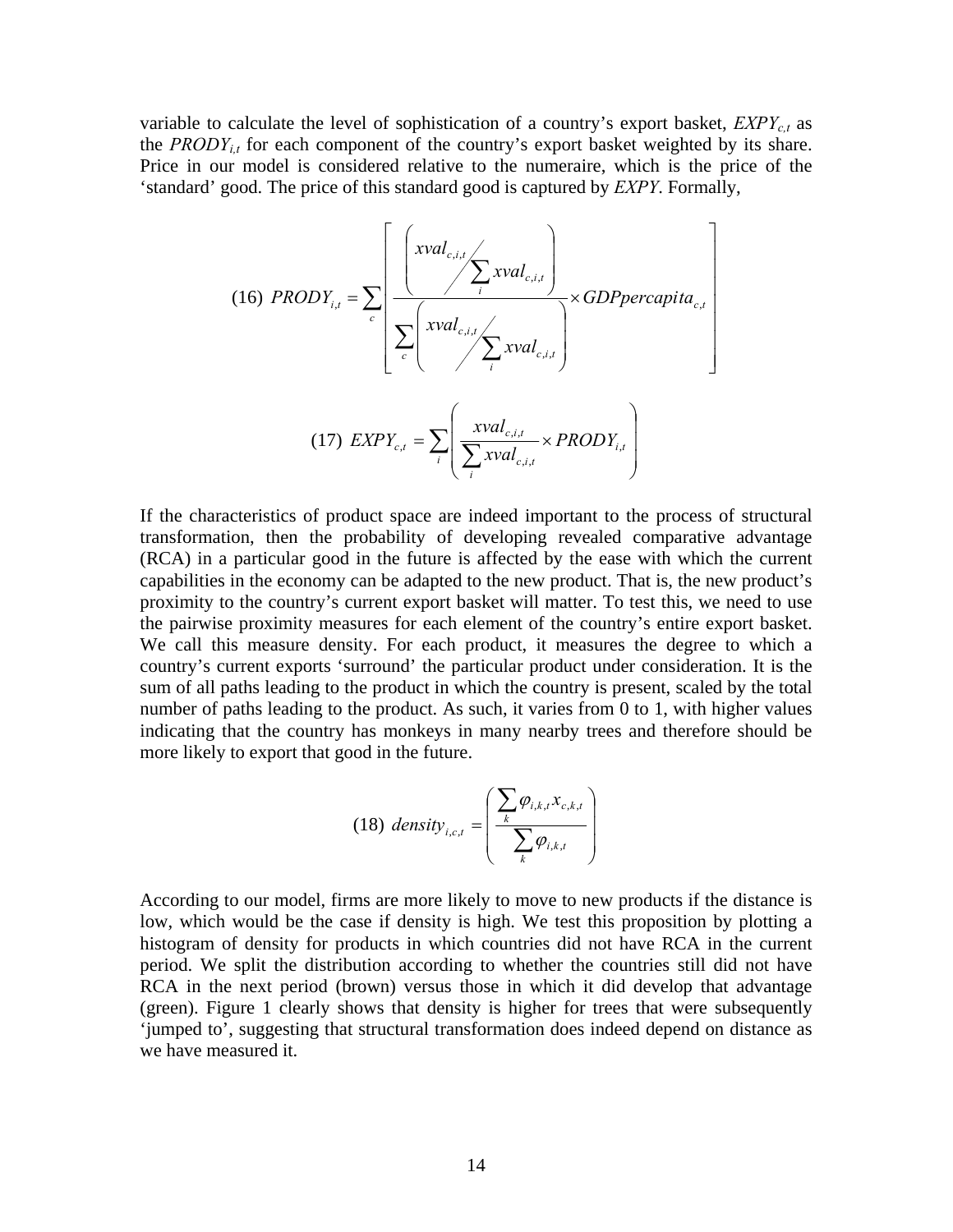

**Figure 1: Density for Jumps vs. Non-Jumps** 

Using all goods without comparative advantage in period t, the density around goods also without comparative advantage in t+1 is shown in brown, and those with comparative advantage in t+1 in green. Source: Author's Calculations

We test the model of section 2 more formally in Table 4. Column 1 shows the results of the probit estimation where the dependent variable is whether a country has RCA in the product next period controlling for whether it had it in the current period. We test the determinants of structural transformation motivated in the model: the price of the new product (*PRODY*) controlling the price of the standard goods produced in the economy (*EXPY*), as well as the proximity to the new product (*density*). We control for GDP per capita, as well as country, product, and time effects, and cluster standard errors by country.

As we are controlling for country-fixed effects, it is not surprising that GDP per capita is not highly significant. We expect the likelihood to jump as being positively affected by the difference between the income earning potential of the new good, proxied by *PRODY* and that of the current export basket, captured by *EXPY*. The coefficient on *PRODY* is positive and significant, while that of *EXPY* is negative. Most importantly, we see that density, which captures the ease with which the country's factors and skills can be adapted to the new product, does have a positive and significant effect on the process of structural transformation.

As illustrated by Greene (2004), the maximum likelihood estimator with fixed effects sizes suffers from an incidental parameters problem which biases the results when groups are small, as is our case. To address this issue, we perform the same estimation using OLS, shown in Column 3. The estimated coefficient is smaller in magnitude, but remains highly significant. In the Appendix, we run a series of robustness tests. First, the equivalent regressions are run using 5-year panels from 1975-2000. In addition, as our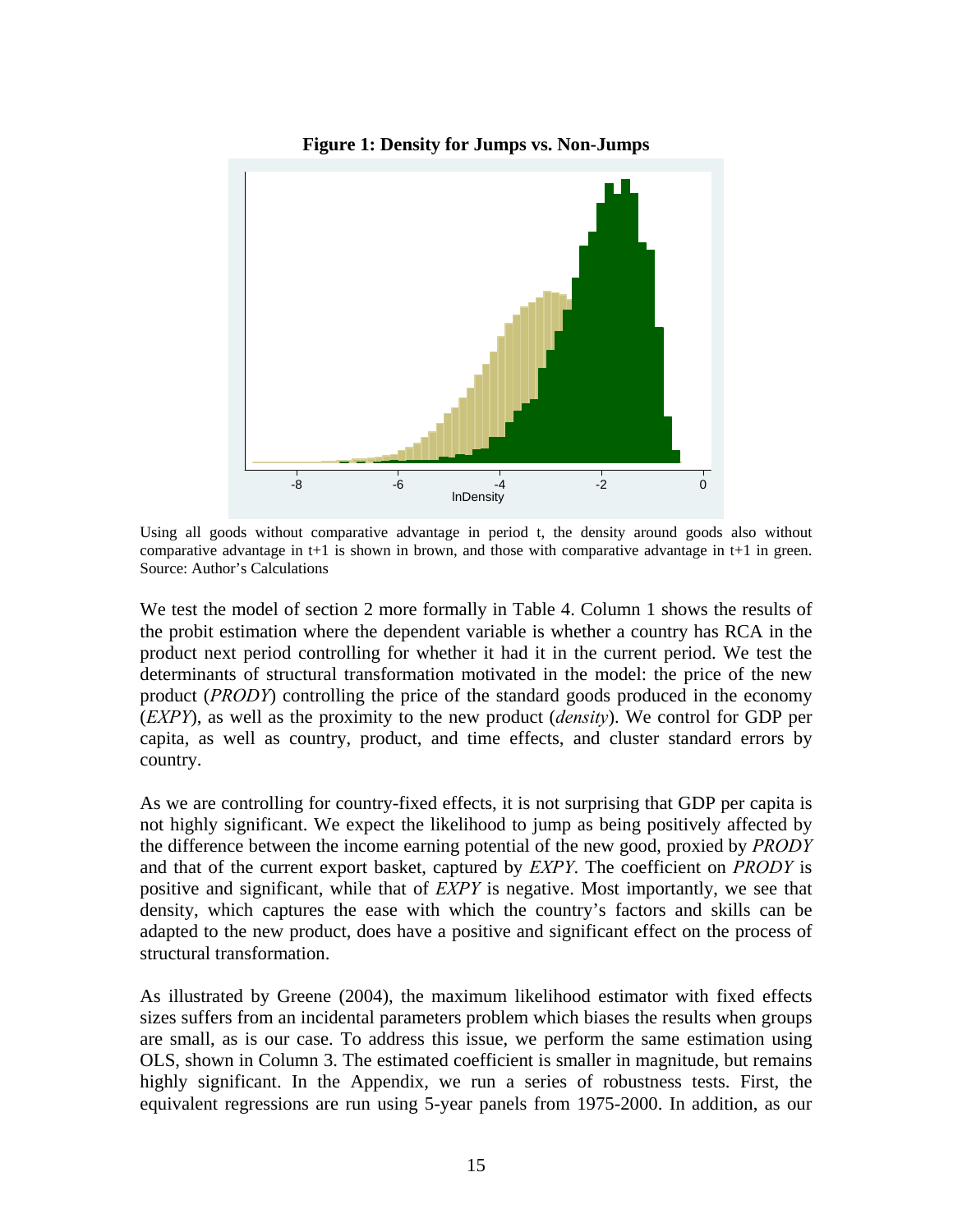model is about the process of occupying new trees rather than abandoning trees, we restrict the sample to only those products not exported in the current period, to account for the possibility of asymmetric effects of density. Restricting the sample may generate other problems of sample selection bias. Nevertheless, the results (using OLS) in the Appendix show the estimated coefficients are statistically significant and larger in magnitude than those reported here.

In addition to testing the relevance of the product space to structural transformation, we can also determine the importance of relaxing the assumption that the matrix is in block form based on factor endowments. This is accomplished by grouping the products into broad commodity clusters from Leamer (1984) and controlling for the country's revealed comparative advantage in that overall cluster. This allows us to test for the possibility that our measure of proximity is only capturing patterns of specialization in products based on factor endowments.

The results in Columns 2 and 4 show that indeed, a country's revealed comparative advantage in the broadly-defined commodity cluster affects the probability of jumping to other products in the same category. However, controlling for this block characteristic of the product space barely lowers the coefficient on density. Our measure of density remains strong and highly significant in both the probit and OLS estimation. Using the most conservative estimate of the effect of density on the probability of exporting a good, a 1 standard deviation increase in density, controlling for broad factor endowments, results in a 1.3 percentage point increase in the probability of exporting a product the following year, all else equal.

|                                                 | (1)           | (2)                   | (3)           | (4)           |
|-------------------------------------------------|---------------|-----------------------|---------------|---------------|
|                                                 | Probit        | Probit                | <b>OLS</b>    | <b>OLS</b>    |
|                                                 | $X_{i,c,t+1}$ | $X_{i,c,t+1}$         | $X_{i,c,t+1}$ | $X_{i,c,t+1}$ |
| $X_{i,c,t}$                                     | 0.678         | 0.673                 | 0.801         | 0.799         |
|                                                 | $(55.65)$ **  | $57.60$ <sup>**</sup> | $(110.82)$ ** | $(110.78)**$  |
| $\overline{\text{Indensity}_{i,c,t}}$           | 0.043         | 0.039                 | 0.013         | 0.011         |
|                                                 | $(4.66)$ **   | $(4.44)$ **           | $(4.28)*$     | $(4.05)$ **   |
| $\overline{\text{lnGDPpc}}_{c,t}$               | 0.019         | 0.017                 | 0.005         | 0.004         |
|                                                 | $2.26$ $*$    | $(2.20)*$             | (1.08)        | (0.81)        |
| $\overline{\mathtt{ln} \mathtt{EXPY}_{_{c,t}}}$ | $-0.049$      | $-0.042$              | $-0.020$      | $-0.017$      |
|                                                 | $(5.55)**$    | $4.88$ <sup>**</sup>  | $(4.16)$ **   | $(3.57)$ **   |
| $\overline{\ln}$ <i>PRODY</i> <sub>i,t</sub>    | 0.009         | 0.008                 | 0.008         | 0.008         |
|                                                 | $(5.34)$ **   | $5.25$ <sup>**</sup>  | $(7.37)$ **   | $(7.23)$ **   |
| $RCA$ <sub>1,c,t</sub>                          |               | 0.003                 |               | 0.003         |
|                                                 |               | $(10.40)**$           |               | $(7.88)$ **   |
| Constant                                        |               |                       | 0.082         | 0.105         |
|                                                 |               |                       | (1.37)        | $($ .)        |
| Observations                                    | 1172681       | 1170478               | 1175839       | 1173635       |
| R-squared                                       |               |                       | 0.70          | 0.70          |

**Table 4: 1985-2000 Annual Observations** 

Standard errors are clustered by country. Year, country, and product dummies included in all estimations. Probit coefficients are marginal effects. Absolute value of z statistics in parentheses.

\* significant at 5%; \*\* significant at 1%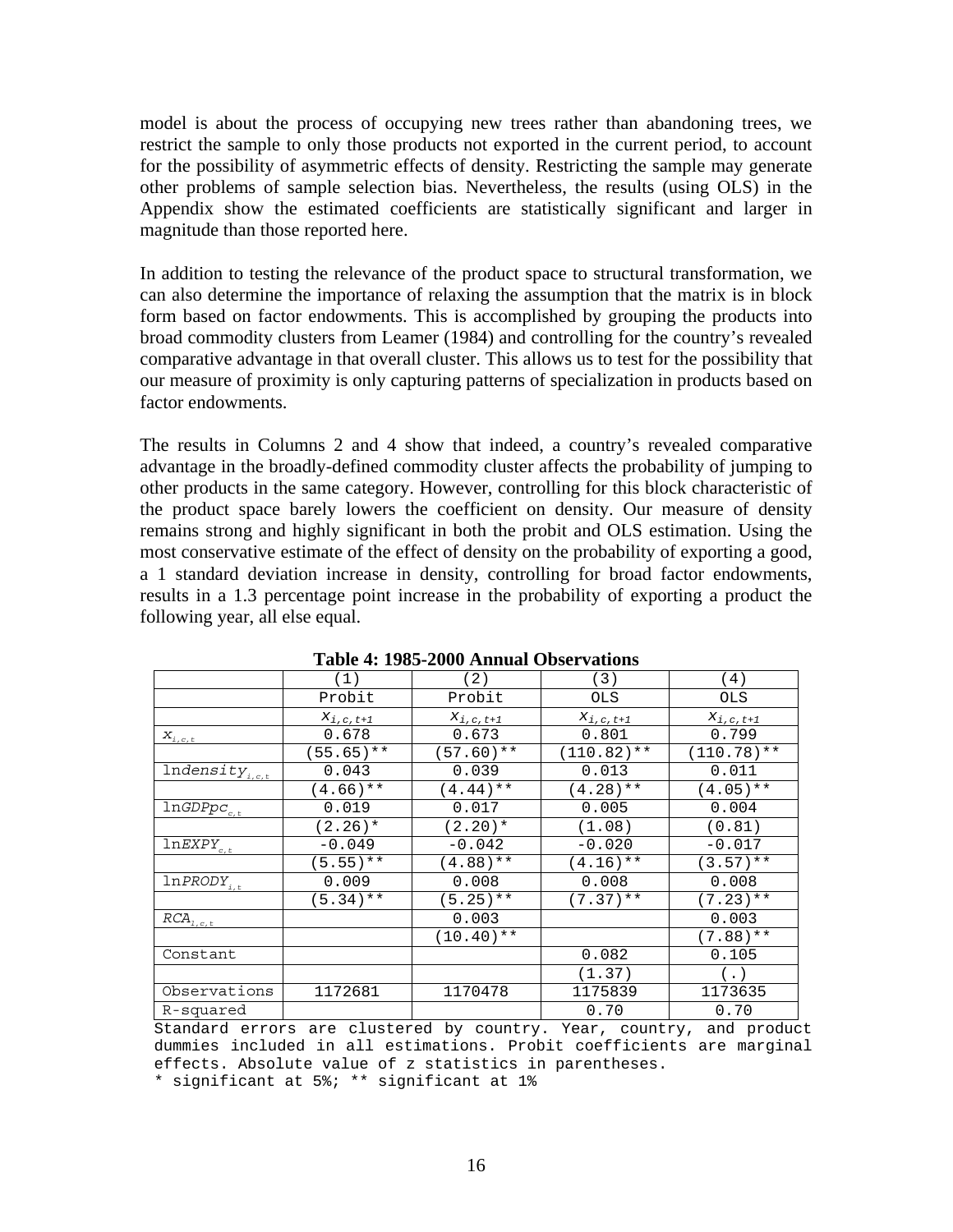These equations confirm the intuition that the probability that a country develops comparative advantage in a certain good depends on the proximity of the country's current comparative advantage to that good and of its attractiveness in terms of a higher *PRODY*. We can now ask the question of how close and how attractive are the unoccupied trees that a country has. We explore this question by graphing for every country the difference between *PRODY* and *EXPY* against the (inverse of) density for each product. We color the points according to their Leamer group classification. We maintain the same scales in the axes so that the location of the points can be compared across countries. Note that the measure of density is in logs, so that a difference of 1 means a 100 percent difference.

The equations shown above suggest that one should observe rapid structural transformation in countries with many upscale goods that exhibit high density. In Figure 2 we present the graphs for China, Malaysia, Colombia, Venezuela, El Salvador, and Ghana $\delta$ . Notice how China's empty forest is so much closer than that of other countries in the figure. The nearest goods are downscale (i.e. have a lower *PRODY* than that country's *EXPY*, meaning they are less attractive than the trade-weighted average product currently exported), and are represented by labor intensive goods, cereals and tropical agriculture. However, at a density of about 1 there are many upscale products in machinery and capital intensive goods. By contrast, Ghana's nearest goods are much farther away. Between a density of 1.8 and 2.4 the only goods that appear are not upscale and are constituted by cereals and tropical agriculture. The upscale goods start at a density of 2.4 – 140 percent farther away than in China – and are constituted by animal products and labor intensive manufactures. Malaysia has many upscale goods at a density between 1.5 and 2 constituted mainly by electrical machinery and equipment, chemicals and some upscale labor intensive goods. Colombia's upscale goods are at a similar distance as Malaysia's but the nearest ones are animal products, cereals and labor intensive manufactures. Venezuela has a much lower density of nearby products: the upscale products start at distance of about 2 (100 percent lower than China) and are constituted by raw materials, animal products, chemicals and some metal products. El Salvador is somewhere between Colombia and Ghana with its upscale products starting at a density of about 2 and showing a very shallow slope.

<u>.</u>

<sup>&</sup>lt;sup>8</sup> We thank Albert-Laszlo Barabasi for having suggested this graph.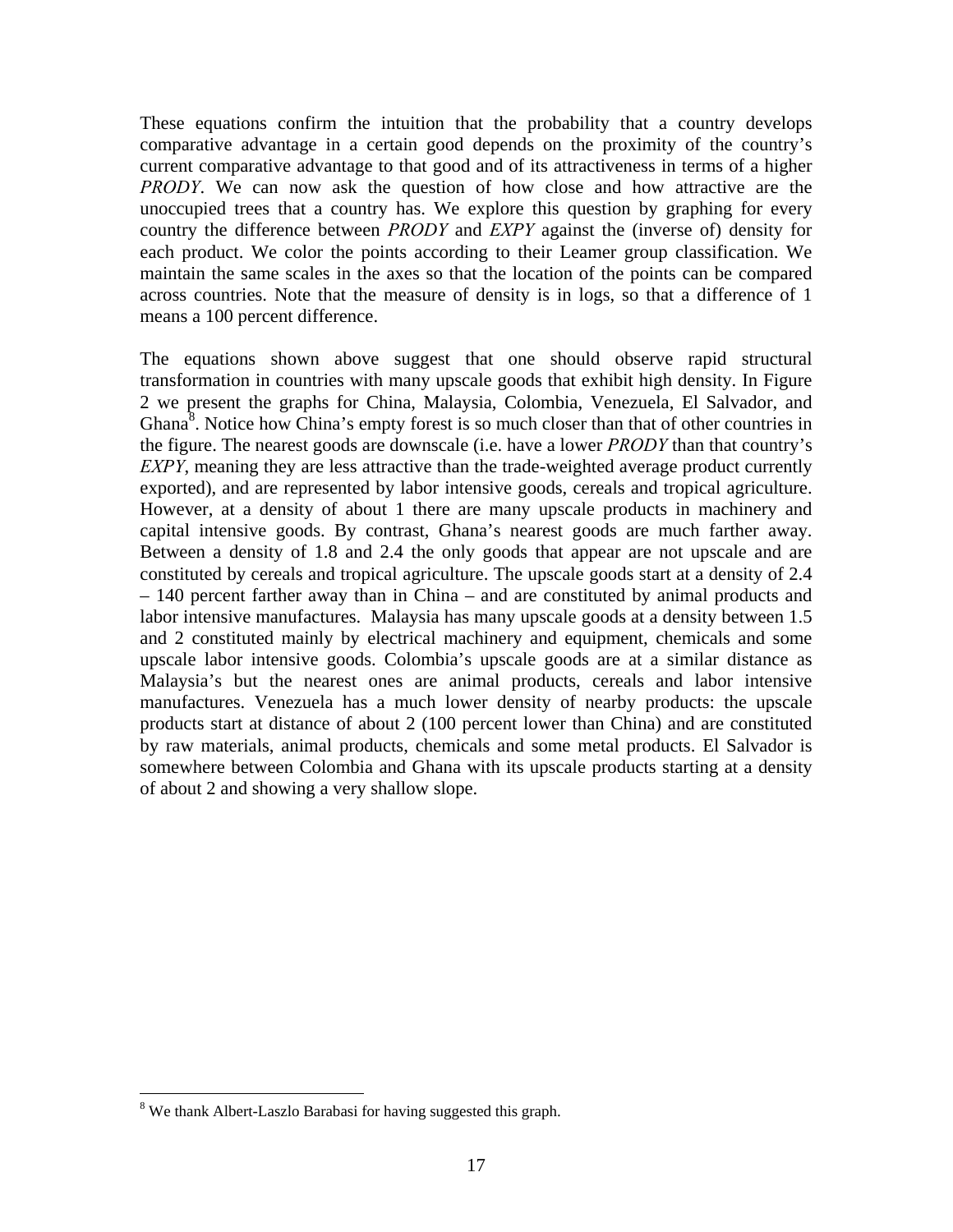## **Figure 2: Visual Representation of the 'Open Forest' by Country, 1999**

PRODY – EXPY (y-axis, logs) vs. Inverse of Density (x-axis, higher value means the good is further from the current export basket)





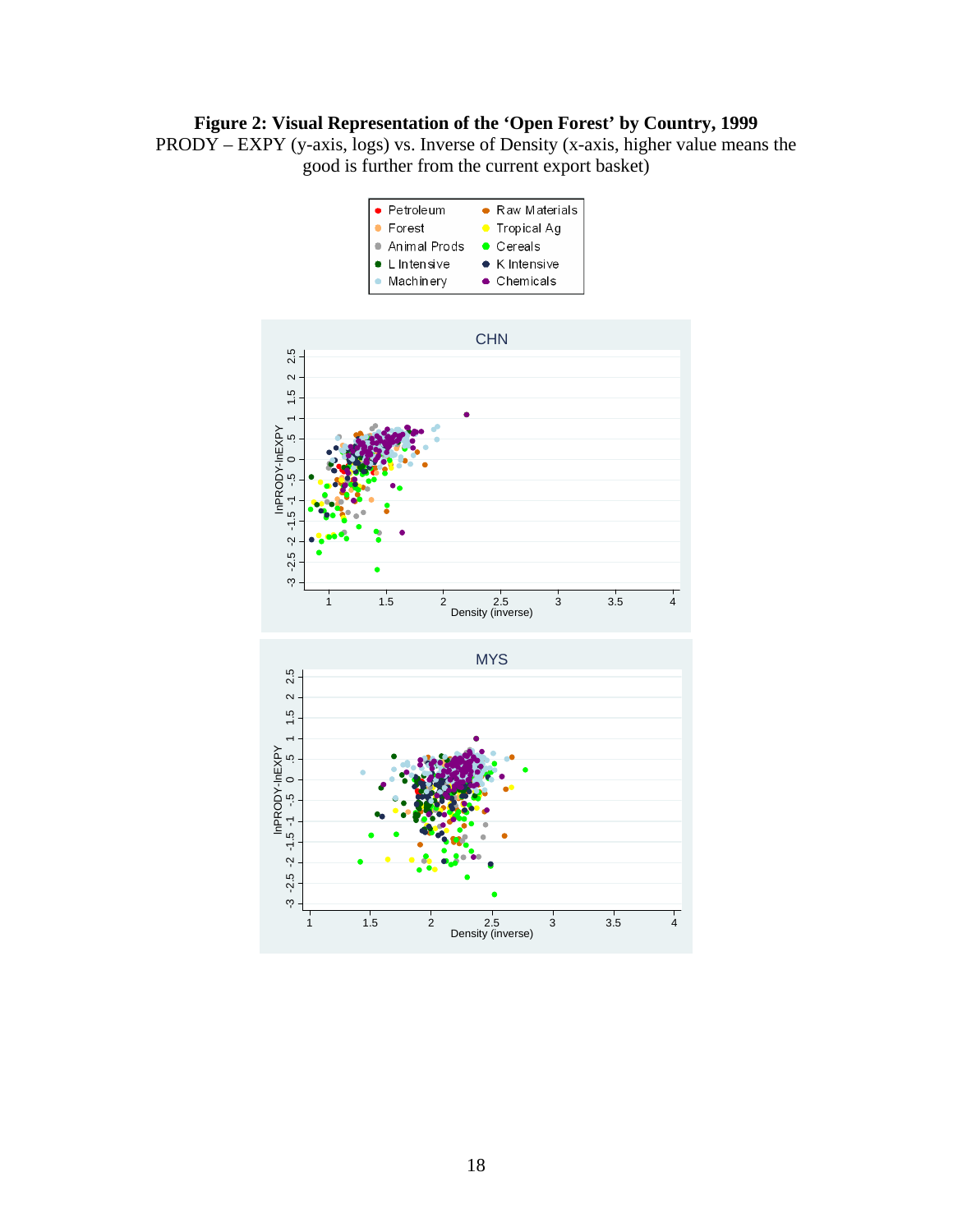



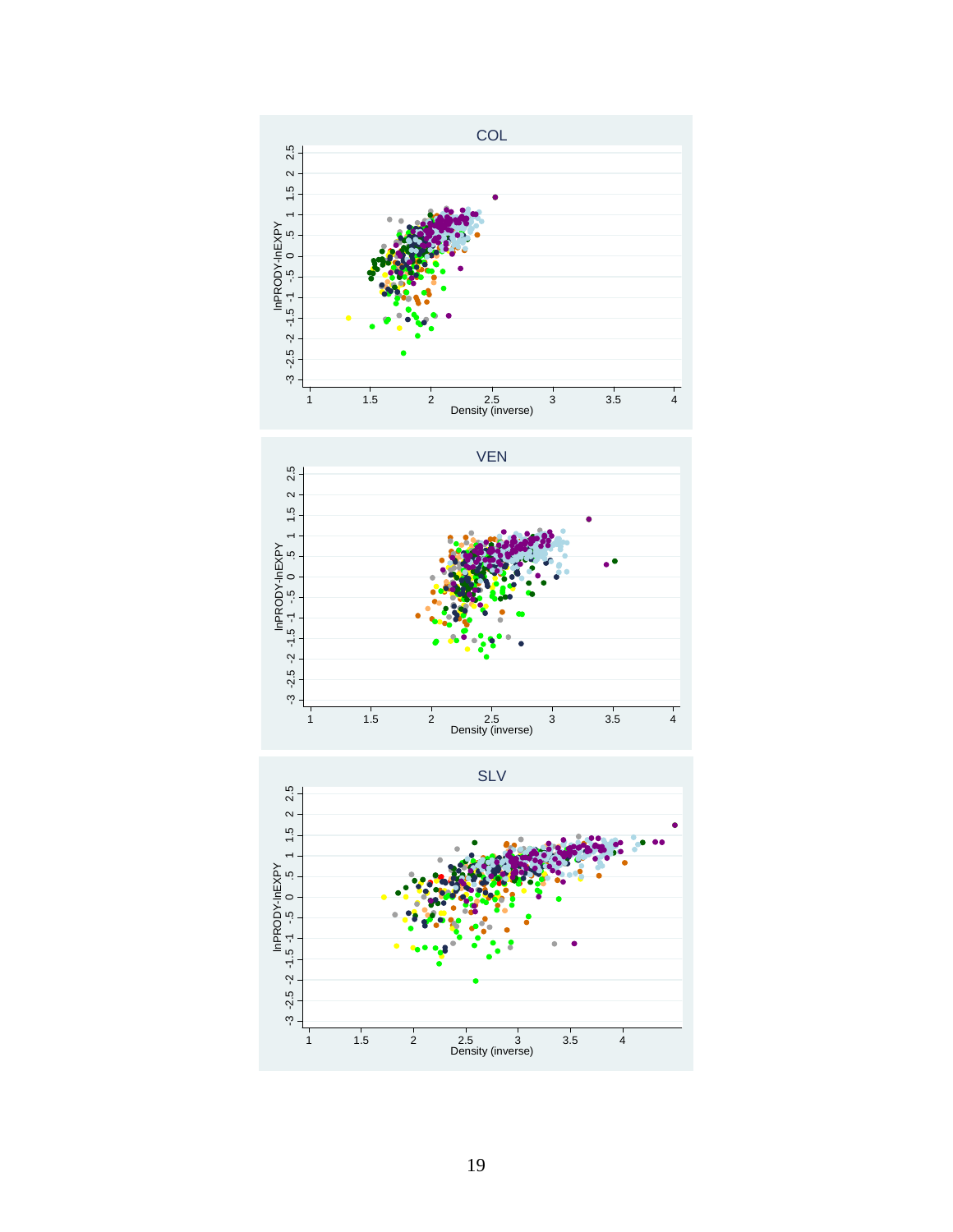

## **5. The Product Space & Country Level Export Sophistication**

We have seen that the characteristics of the product space have consequences for the process of structural transformation at the product level. We now examine how these relationships translate into differences in structural transformation at the country level by testing if the growth of *EXPY*, i.e. the increase in the level of sophistication or the income level implicit in a country's exports, is affected by the opportunities that the current productive structure provides due to its location in the product space.

We have seen that the opportunities for future structural transformation are in part determined by what products are nearby. Using our estimation of the proximity and *PRODY* in the product space, we can measure the 'option value' of a country's unexploited opportunities. Given the set of products a country is currently producing, we can measure the 'open forest' at its doorstep as the distance-weighted value of all the products it could potentially produce where the value is captured by *PRODY*. Formally:

(19) *open\_f forest*<sub>c,t</sub> = 
$$
\sum_{i} \sum_{j} \left[ \frac{\varphi_{i,j,t}}{\sum_{i} \varphi_{i,j,t}} (1 - x_{c,j,t}) x_{c,i,t} PRODUCTION_{j,t} \right]
$$

A scatter plot of open forest versus GDP per capita is shown in Figure 3. Countries differ widely in the value of their open forest. The difference between the Czech Republic and El Salvador is over 150 percent. Clearly, some countries are in a sparsely populated part of the product space, while other countries are in a much more densely populated part of the forest with many products nearby.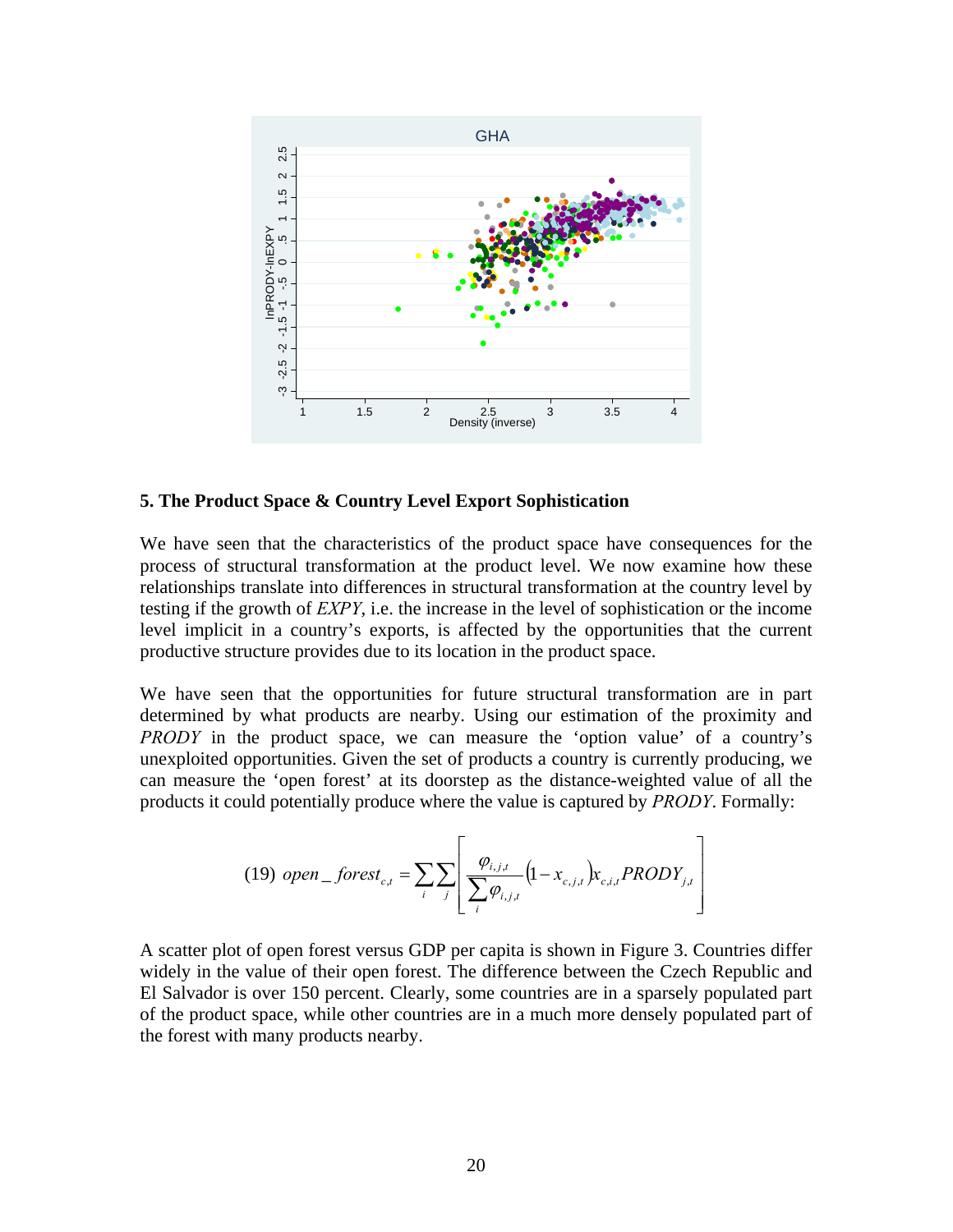

**Figure 3: Open Forest vs. GDP Per capita (logs), 2000** 

Includes all countries with population over 2 million. Source: Author's Calculations

We can see that wealthier countries tend to be in a denser part of the forest as compared to poorer countries, yet there is significant variation. Oil exporters seem to have an export basket that provides few opportunities for future structural transformation, whereas many eastern European countries, as well as China, India, and Indonesia (which also have large populations), seem to be in a denser part of the forest.

We can look at the question of whether the opportunities actually represented in 'open forest' are actually developed over time. Figure 4 shows open forest in 1975 against growth in *EXPY* between 1975 and 2000. There is a significant positive relationship, with some outliers. For example, Zimbabwe has fared much worse than the opportunities of its export basket suggested, whereas Bangladesh has done much better.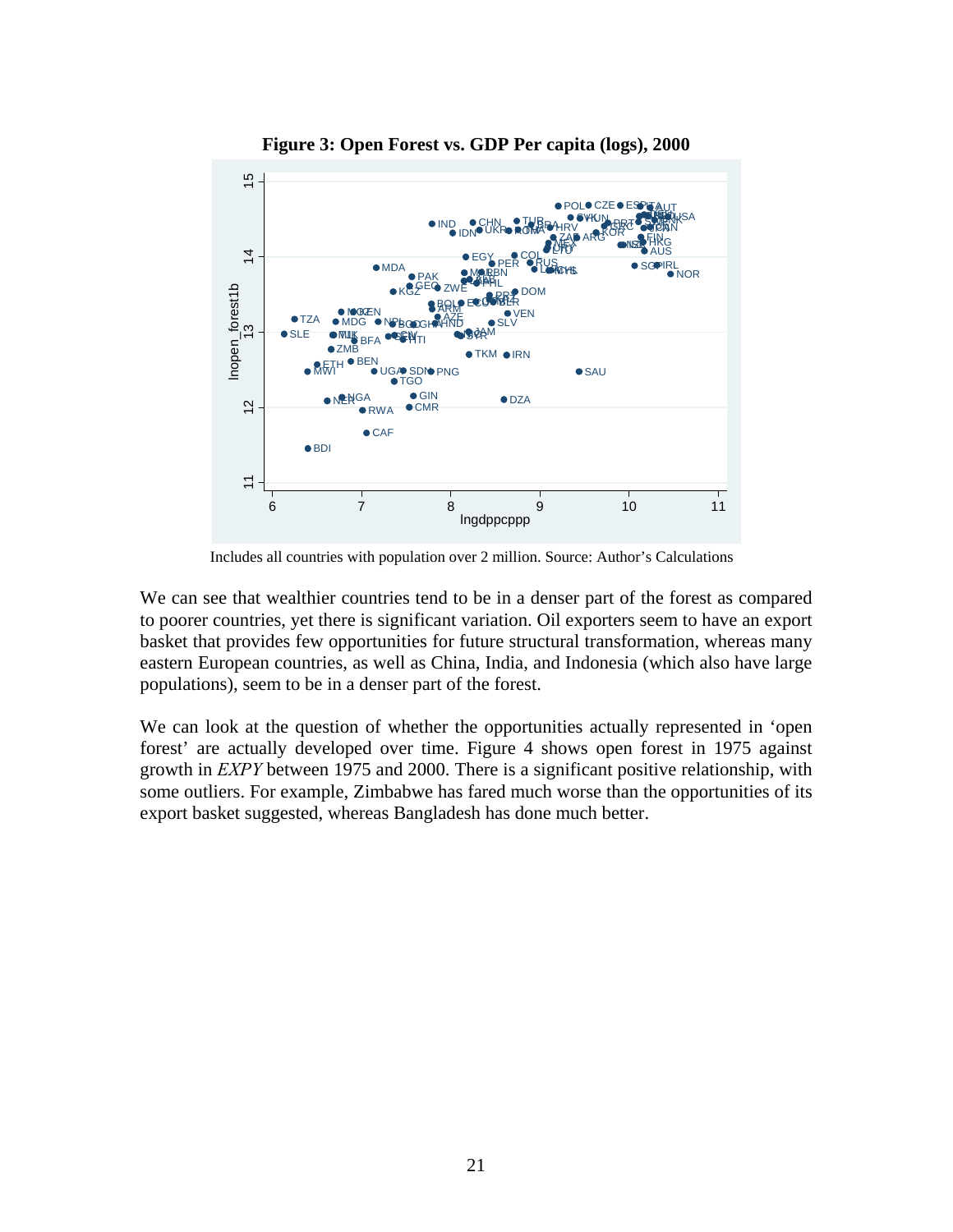

**Figure 4: Open Forest in 1975 (log) vs. Growth in EXPY from 1975-2000 (p.a.)** 

Source: Author's Calculations

We test this relationship formally by regressing future growth in *EXPY* on current open forest, controlling for the initial level of development and level of sophistication of the export basket. Table 5 shows the results. We see that there is convergence in *EXPY* controlling for level of development, as countries with lower levels of export sophistication (column 2: random effects) or previously rapidly growing export sophistication (column 1: fixed effects) experience slower *EXPY* growth in the future. Most interestingly, we see that even when controlling for fixed country effects, changes in open forest lead to subsequent growth in *EXPY*. The proximity of new opportunities as we have measured it is a highly significant determinant of *EXPY* growth, as a 1-standard deviation in open forest is associated with higher *EXPY* growth of 1.6 percentage points per year. The equivalent regression using 5-year panels, as well as robustness checks considering population, can be found in the Appendix.

This measure of the open forest combines two potentially important factors: the distanceweighted *number* of trees, and the *value* of those trees. We can decompose open forest into these two components: the size of the open forest, and its value:

(20) ∑∑ ( ) <sup>∑</sup> <sup>⎥</sup> ⎥ ⎥ ⎦ ⎤ ⎢ ⎢ ⎢ ⎣ ⎡ = − *i j c j t c i t i i j t i j t <sup>c</sup> <sup>t</sup> open forest size x x* , , , , , , , , \_ \_ , 1 ϕ ϕ (21) *c i t <sup>c</sup> <sup>i</sup> <sup>t</sup> open forest size* , , , , \_ \_ *c i t open forest open forest value* , , \_ \_ \_ <sup>=</sup>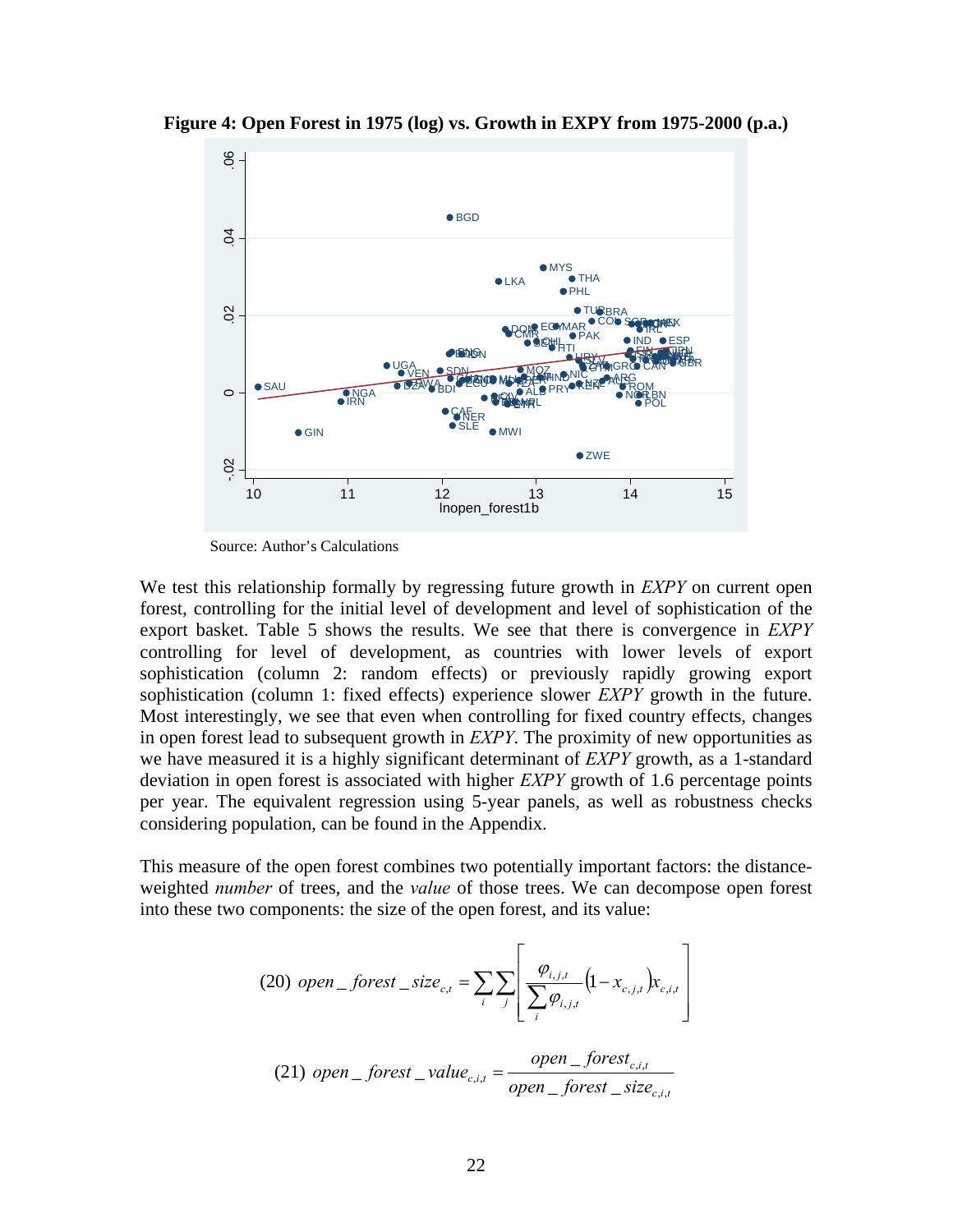We see that both size and value are statistically significant when controlling for random country effects, but only value is significant when controlling for fixed effects. In terms of economic significance, the value of open forest also dominates. A one standard deviation increase in open forest size results in an increase in annual *EXPY* growth of a half percentage point, using the smallest estimated coefficient, whereas a one standard deviation in open forest value results in a 1.5 percentage point increase.

| Table of Open $\pm$ or on and $\pm$ at $\pm$ Orowin, 1900 2000 |             |                      |              |             |
|----------------------------------------------------------------|-------------|----------------------|--------------|-------------|
|                                                                | (1)         | (2)                  | (3)          | (4)         |
|                                                                | FE          | RE                   | FE.          | RE          |
|                                                                | EXPY        | EXPY                 | EXPY         | EXPY        |
|                                                                | growth      | growth               | growth       | growth      |
| $ln$ <i>EXPY<sub>c,t</sub></i>                                 | $-0.185$    | $-0.059$             | $-0.229$     | $-0.068$    |
|                                                                | $(9.36)$ ** | $5.69$ <sup>**</sup> | $(10.86)$ ** | $(6.35)$ ** |
| $lnGDPpc_{c,t}$                                                | 0.025       | 0.010                | 0.009        | 0.012       |
|                                                                | (1.48)      | $2.75$ ) **          | (0.53)       | $(3.22)$ ** |
| $lnopen_f or est_{c,t}$                                        | 0.027       | 0.016                |              |             |
|                                                                | $(3.67)$ ** | $4.14$ <sup>**</sup> |              |             |
| $lnopen_forest_size_{c.t}$                                     |             |                      | 0.006        | 0.010       |
|                                                                |             |                      | (0.79)       | $(2.38)*$   |
| $lnopen_forest_value_{c,t}$                                    |             |                      | 0.329        | 0.145       |
|                                                                |             |                      | $(5.95)$ **  | $(3.51)$ ** |
| Constant                                                       | 1.085       | 0.242                | $-1.111$     | $-0.865$    |
|                                                                | $(5.81)$ ** | $4.99$ <sup>**</sup> | $(2.53)*$    | $(2.43)*$   |
| Observations                                                   | 1434        | 1434                 | 1434         | 1434        |
| Number of countryid                                            | 106         | 106                  | 106          | 106         |
| R-squared                                                      | 0.06        |                      | 0.09         |             |

**Table 5: Open\_Forest and EXPY Growth, 1985-2000** 

Growth rate is between *t* and *t+1* (annual observations)

Absolute value of t statistics in parentheses

\* significant at 5%; \*\* significant at 1%

As an illustration of these magnitudes, consider the case of Argentina and South Korea. We see in Figure 5.B that the countries started from a similar level of export sophistication, but the gap between the *EXPY* of the two countries widened significantly between 1985 and 1995. How did Korea jump to higher value exports? While equivalent in initial value, *EXPY* hides two very different export baskets in terms of their opportunities for future structural transformation. That of Korea was readily adaptable to many other products with high sophistication, whereas that of Argentina used inputs and capabilities less transferable, meaning that 'open forest' was much lower as can be seen in Figure 5.C. In 1985 Korea achieved comparative advantage in certain paper products, laboratory equipment and furniture, chemicals (polypropylene, alkyds, artificial resins, and polystyrene), trucks, and trailers. These new additions to the export basket added significant opportunities in the product space. Conversely, Argentina's export basket consisted of products with less potential for productive transformation, such as horses, leather, petroleum products and soya bean oil. As such, the open forest of Korea in 1985 was over 60% higher than that of Argentina. According to our most conservative estimate, this difference resulted in over 20 percentage points of subsequent *EXPY* growth differential in Korea as compared to Argentina.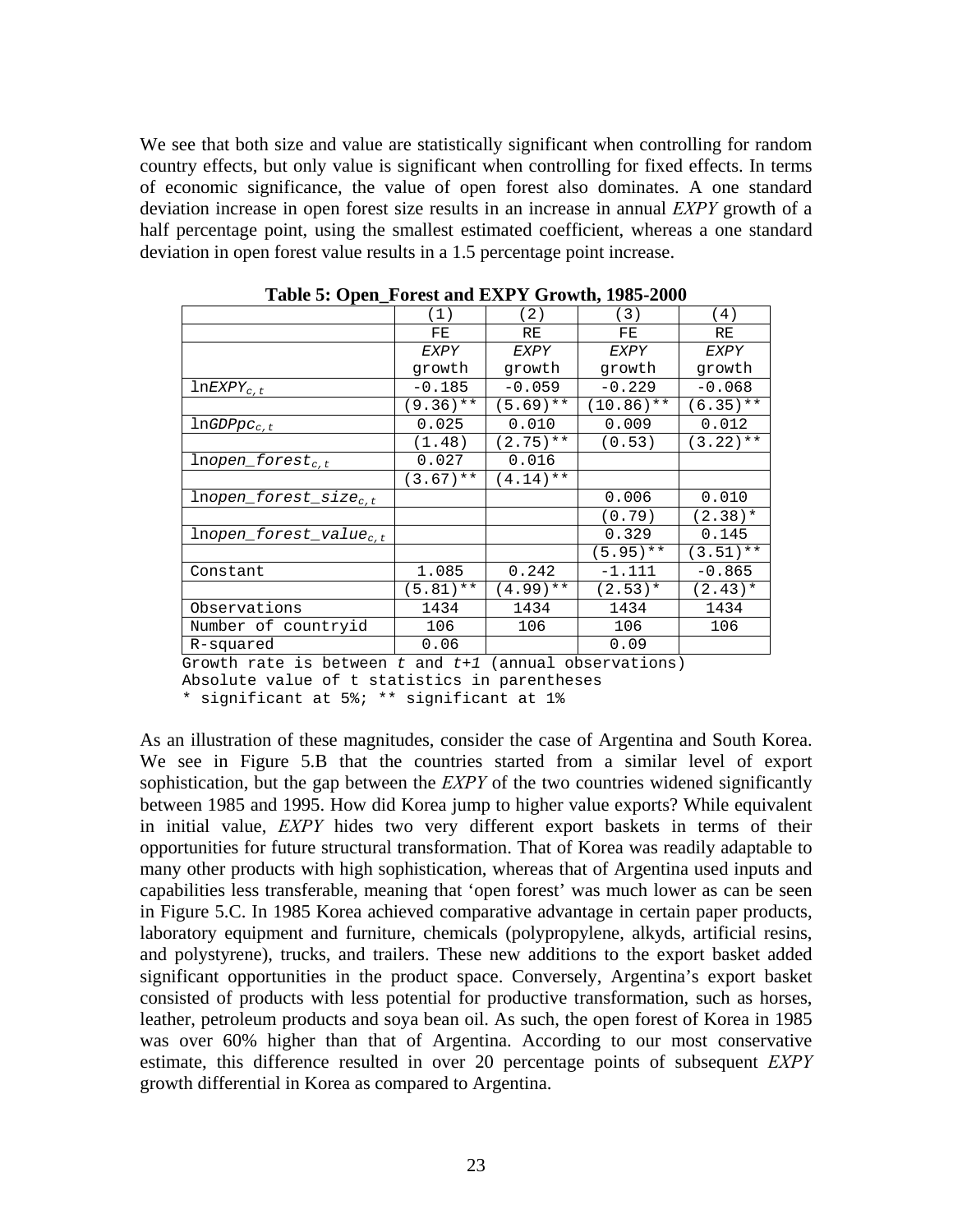

Source: Author's Calculations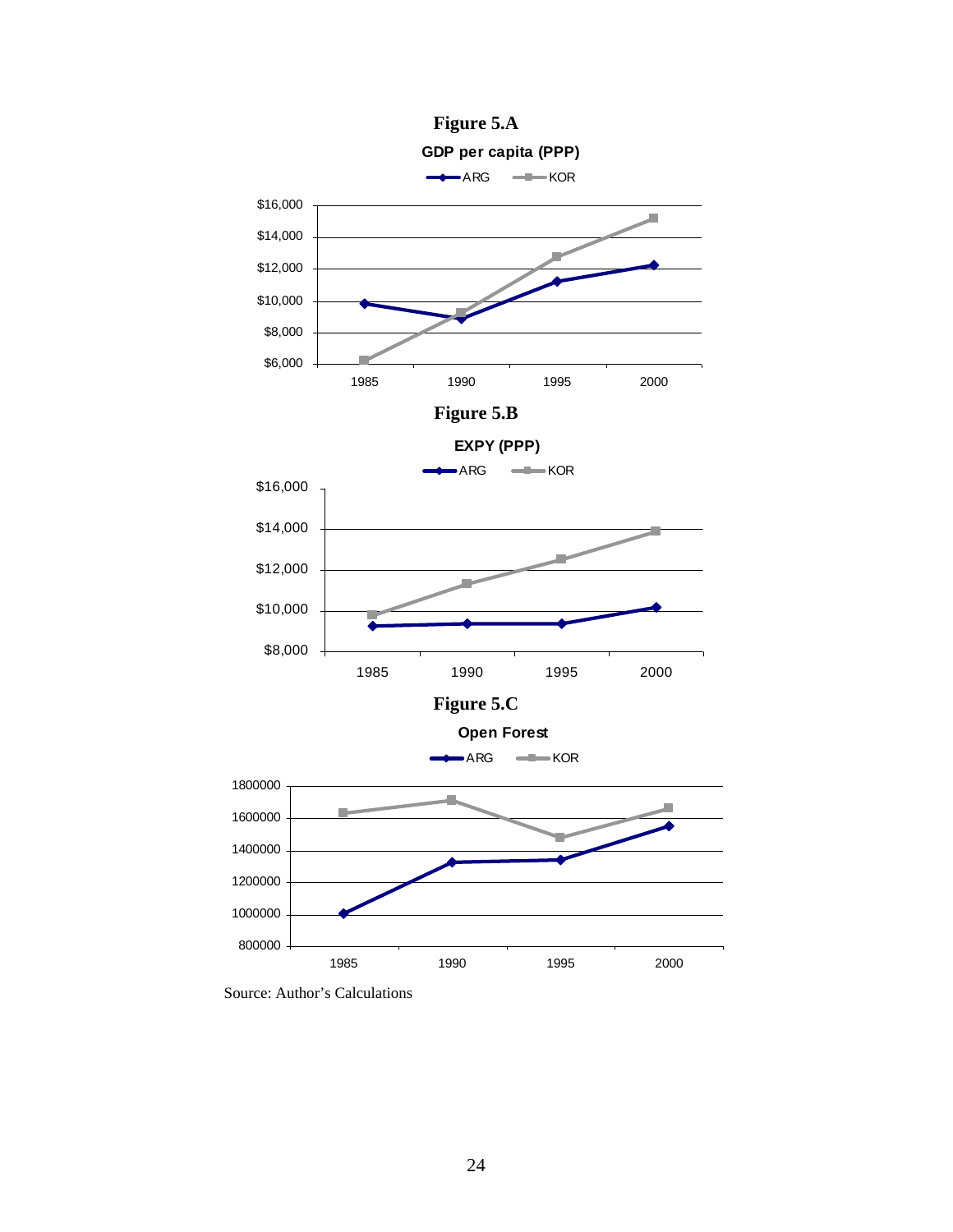## **6. Conclusions**

Much recent theory assumes a rather homogeneous and continuous product space. This implies that imitation by developing countries of goods invented in developed countries is always equally possible, *ceteris paribus*. This paper argues that this assumption is inconsistent with the facts. Moreover, it shows that this heterogeneity is not without consequence. The speed at which countries can transform their productive structure and upgrade their exports depends on having a path of nearby goods that are increasingly of higher value. However, countries differ radically in this dimension. This adds another layer of explanation to the differing growth performance across the world. The problem in some countries is that they are specialized in goods that require assets and skills that are very specific to that product and do not prepare the country to move onto other goods. A particular case in point is the case of the oil exporting countries. As figure 2 indicates, they have an unusually low 'open forest', a product of the fact that oil requires very specific endowments and does not easily prepare a country to enter other goods. Similarly, tropical products and other raw materials also have this characteristic. By contrast, light manufactures, electronics and capital goods tend to involve skills and assets that are much closer to those required by other goods and hence facilitate the transition from one product to another.

This creates two types of externalities. If a country develops comparative advantage in a certain good, many firms can enter, producing an intra-industry spillover. In addition, these capabilities now shorten the distance to other goods, producing inter-industry spillovers. We can look into this question by asking what has been the contribution to 'open forest' of each product in which a country developed comparative advantage.

It is highly unlikely that markets under perfect competition would internalize either of these spillovers, which implies inefficiently slow structural transformation, especially in those countries with comparative advantage in a part of the forest space that is sparse. In some sense, this allows us to reinterpret the intuitions of the fathers of development economics. Their belief that industrialization created externalities that if harnessed could lead to accelerated growth, can be interpreted not as being related to forward and backward linkages (Hirschman, 1957) or complementarities in investment requiring a 'big push' (Rosenstein-Rodan, 1943) but in terms of the greater flexibility with which the accumulated assets and capabilities could be redeployed from sector to sector.

The work in this paper can be extended in several dimensions. First, it should be possible to integrate the analysis of transitions across products and quality improvements within products, measured by the changes in the export unit values at the product level. Second, it would be interesting to study the evolution of the distance matrix over time. What has globalization in the last few decades done to the relative proximity of different goods? Are there more or fewer paths to structural transformation now? Third, it would be interesting to study the role of economic policy and industrial organization in achieving structural transformation. Were the transitions observed in East Asia the consequence of their predetermined position in the product space or were they related to activist government policies? Are improbable transitions more likely when foreign direct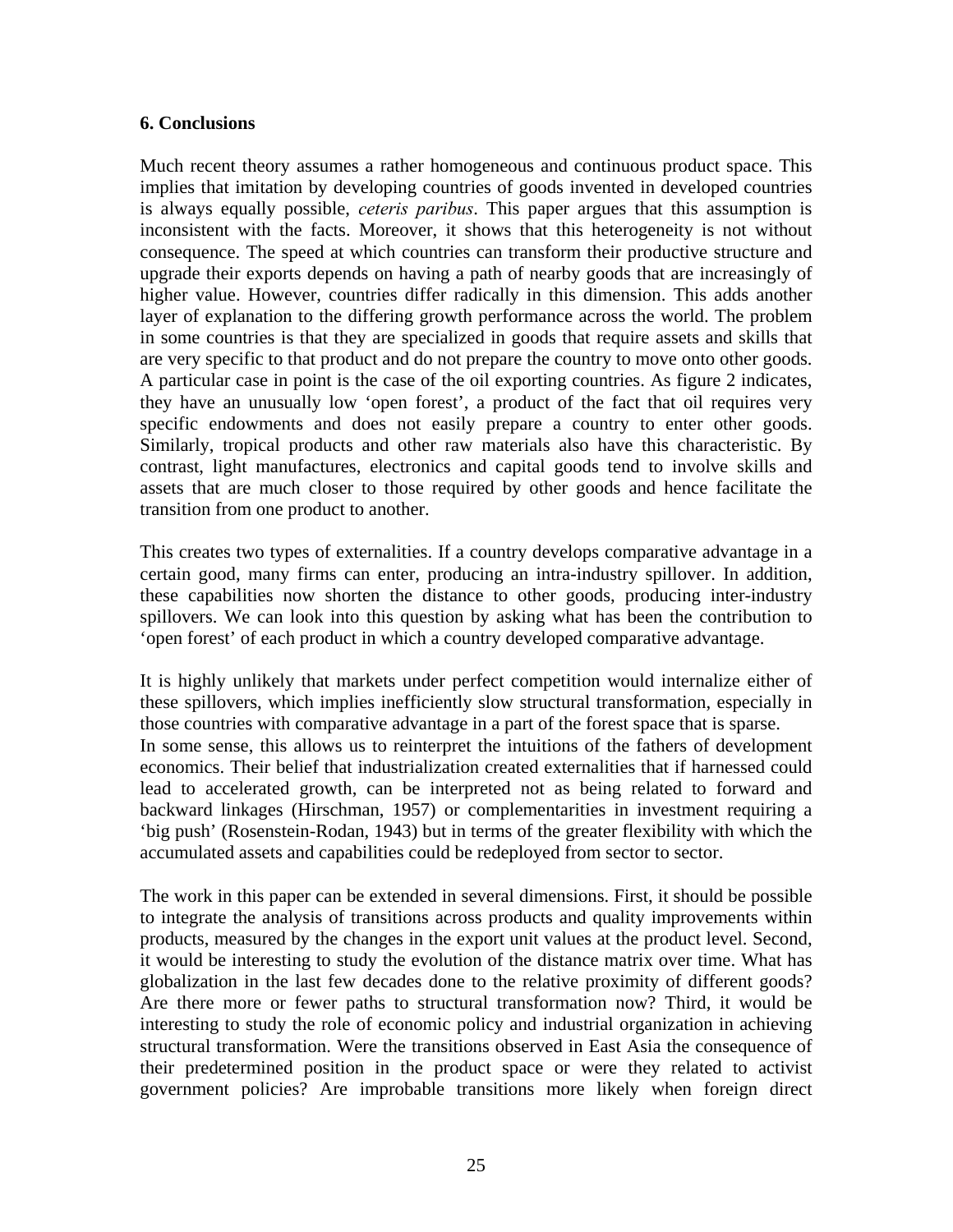investment is involved? Does the presence of large local conglomerates help in internalizing some of the externalities highlighted by this paper? Have the jumps to new products been followed by jumps to nearby products? Finally, our study of the proximity matrix could be enhanced by using the tools of network analysis<sup>9</sup>.

 9 This work is currently underway with Albert-Lazlo Barabasi & Cesar Hidalgo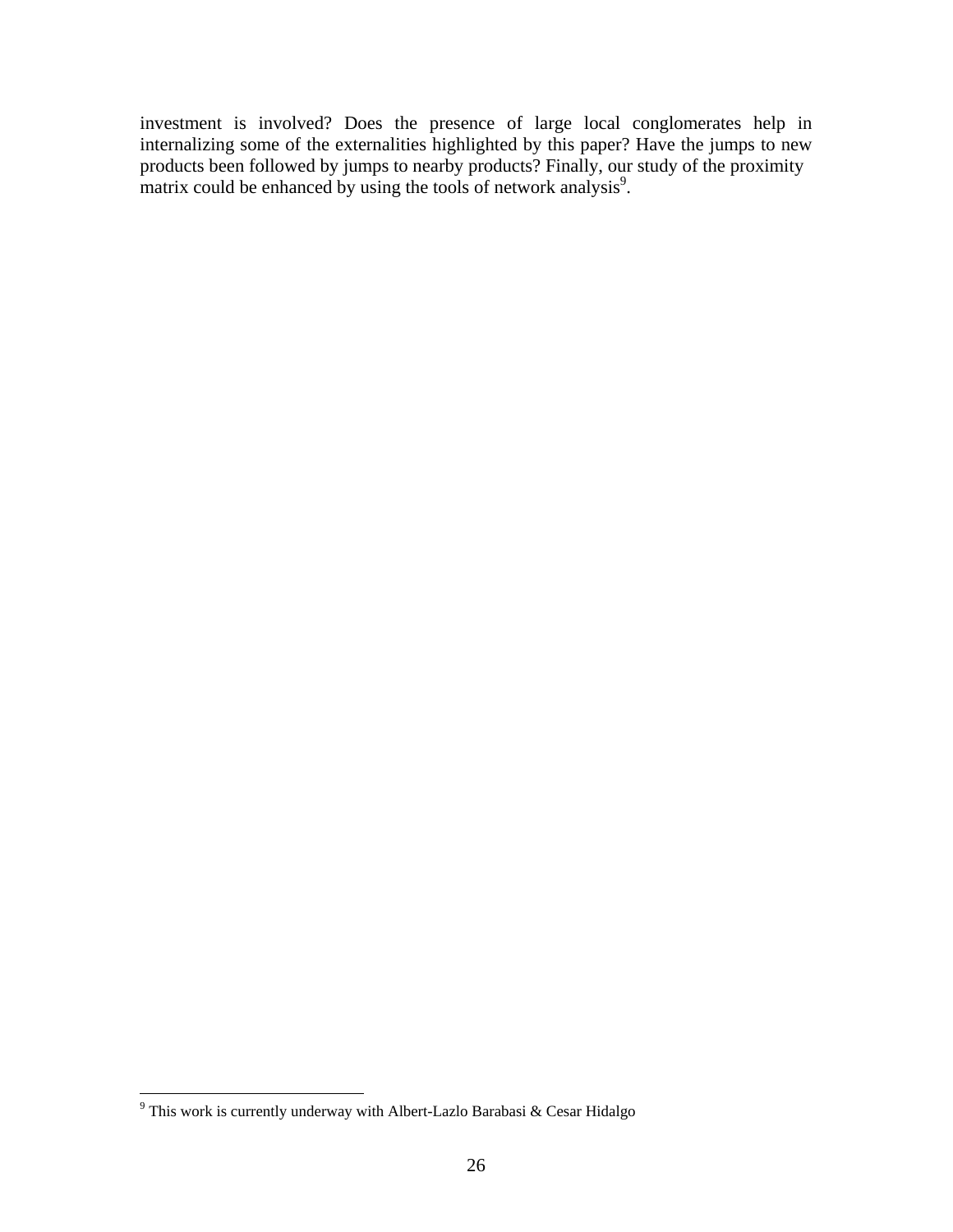## **References**

Aghion, P. & P. Howitt. 1992. "A model of growth through creative destruction" *Econometrica* 60(2): 323-351.

Arrow, K. 1962. "The economic implications of learning by doing" *Review of Economic Studies* 29(3): 155 - 173.

Balassa, B. 1986 "Comparative advantage in manufactured goods: a reappraisal." *The Review of Economics and Statistics* 68(2): 315-19.

Bardhan, P. 1970. Economic growth, development, and foreign trade. Wiley-Interscience, New York.

Caballero R. & A. Jaffe. 1993. "How high are the giant's shoulders: an empirical assessment of knowledge spillovers and creative destruction in a model of economic growth" NBER macroeconomics annual 1993, O. Blanchard & S. Fischer (eds.), Cambridge, MA: p. 15-74.

Cabral, L. 2000. "Stretching firm and brand reputation" *RAND journal of economics* 31(4): 658-73.

Diamond, D. 1989. "Reputation acquisition in debt markets" *Journal of Political Economy* 97: 828-62.

Dietzenbacher, E. & M. Lahr. 2001. Input-output analysis: frontiers and extensions. Palgrave, NY.

Feenstra, R. R. Lipsey, H. Deng, A. Ma and H. Mo. 2005. "World Trade Flows: 1962- 2000" NBER working paper 11040. National Bureau of Economic Research, Cambridge MA.

Green, W. 2004. "Fixed effects and bias due to the incidental parameters problem in the tobit model" *Econometric Reviews* 23(2): 125-147.

Grossman, G. & E. Helpman. 1989. "Product development and international trade" *The Journal of Political Economy* 97(6): 1261-1283.

Grossman, G. & E. Helpman. 1991. "Quality ladders in the theory of growth" *Review of Economic Studies* 58(1): 43-61.

Hausmann, R. J. Hwang and D. Rodrik. 2005. "What you export matters" NBER Working paper 11905. National Bureau of Economic Research, Cambridge MA.

Hausmann, R. and D. Rodrik. 2003. "Economic development as self-discovery." *Journal of Development Economics*. 72: 603-633.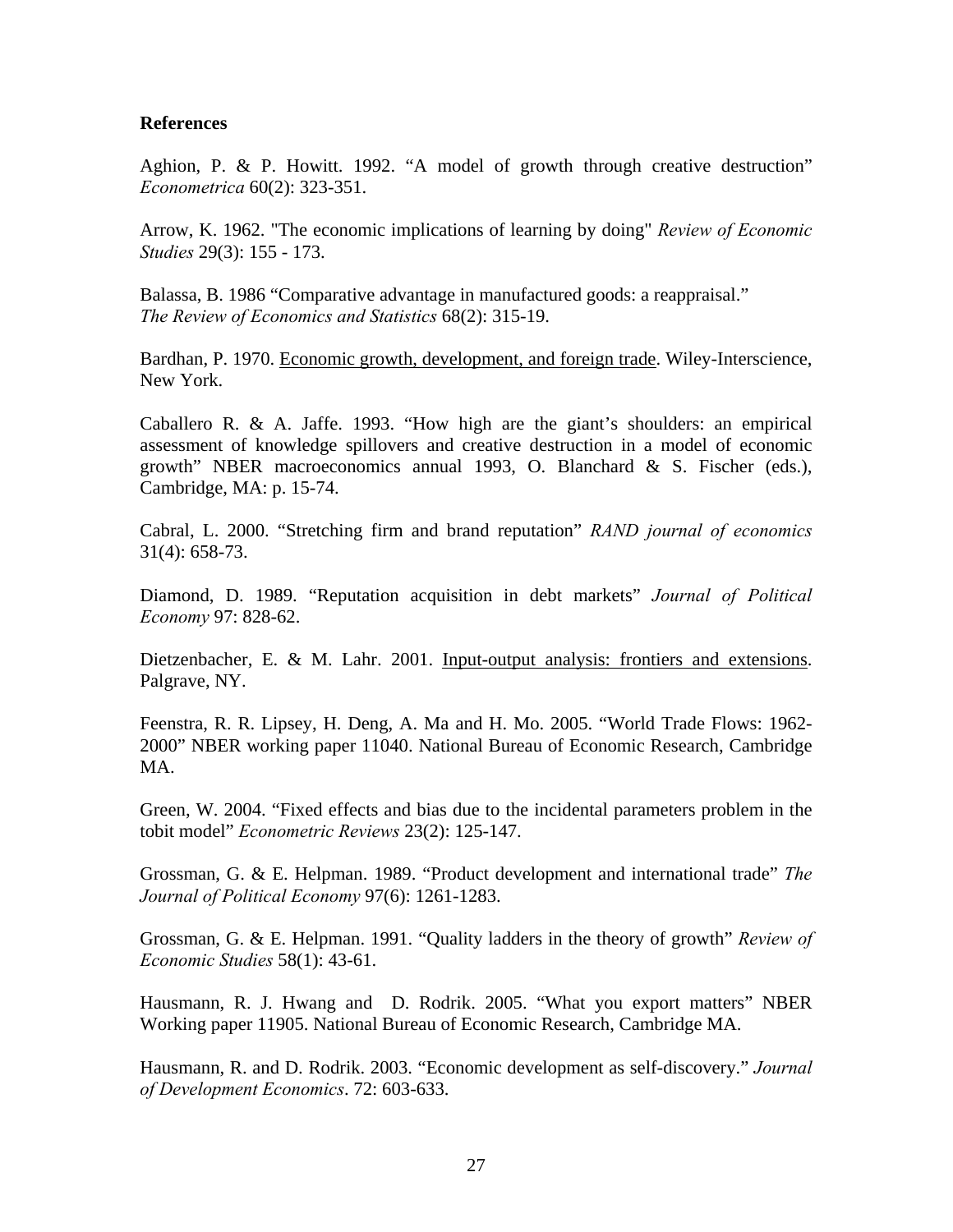Hirschman, A. 1958. The Strategy of Economic Development. New Haven, Conn.: Yale University press.

Jaffe, A. 1986. "Technological opportunity and spillovers of R&D: evidence from firm's patents, profits, and market value" *American Economic Review* 76(5): 984-1001.

Jaffe, A., M. Trajtenberg & R. Henderson. 1993. "Geographic localization of knowledge spillovers as evidenced by patent citations." *Quarterly Journal of Economics* 108(3): 577-98.

Jovanovic, B. & Y. Nyarko. 1996. "Learning by doing and the choice of technology" *Econometrica* 64(6): 1299-1310.

Leamer, Edward E. 1984. *Sources of Comparative Advantage: Theory and Evidence*. Cambridge MA: The MIT Press.

Leamer Edward E. 1987 "Paths of Development in the Three Factor, n-Good General Equilibrium Model, *The Journal of Political Economy* 95(5): 961-999.

Matsuyama, K. 1991. "Increasing returns, industrialization, and indeterminacy of equilibrium" *Quarterly Journal of Economics* 106(2): 617-650.

Michaely, Michael (1984) Trade, Income Levels and Dependence, North-Holland, Amsterdam.

Scherer, F. 1982. "Inter-industry technology flows and productivity growth." *The Review of Economics and Statistics* 64(4): 627-634.

Schott, Peter K. (2004) "Across-Product versus Within-Product Specialization in International Trade, *The Quarterly Journal of Economics*, (May), pp. 647-678.

Segerstrom, Peter (1991) "Innovation, Imitation and Economic Growth" *Journal of Political Economy*, Vol. 99, No. 4 (August, 1991), pp. 807-827.

Van Pottelsberghe de la Potterie, B. 1997. "Issues in assessing the effect of interindustry R&D spillovers" *Economic Systems Research* 9(4): 331-356.

Young, Alwyn (1991) "Learning by Doing and the Dynamic Effects of International Trade", *The Quarterly Journal of Economics*, Vol. 106, No.2 (May 1991), pp. 369-405.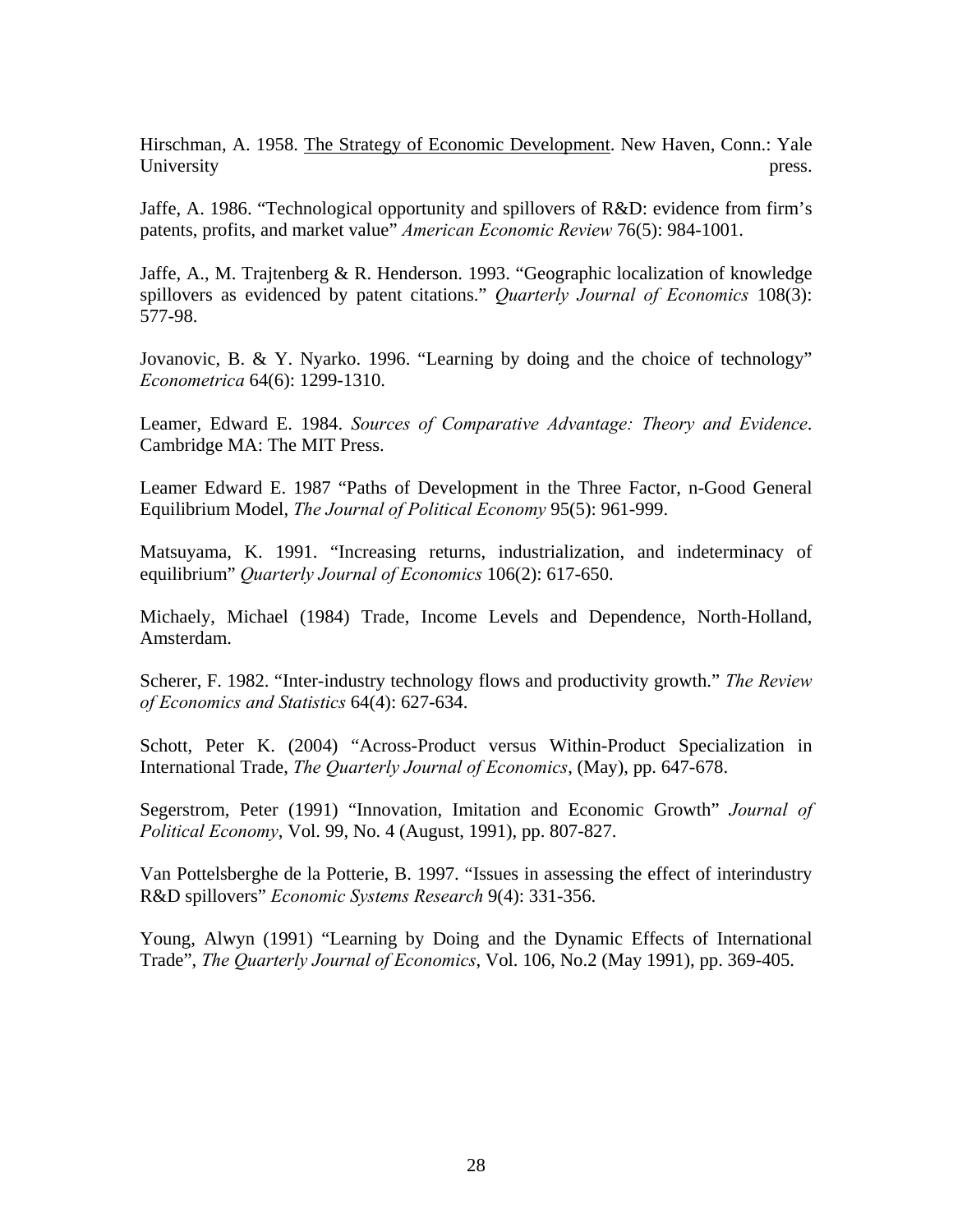## **Appendix**

## **Methodological Notes**

We drop all the artificial 'A'  $\&$  'X' product categories from the Feenstra dataset, leaving 1006 products. We drop any countries that reported more than 5% of their total exports in these artificial product categories. We exclude from all regressions countries with a population under 2 million.

| <b>Descriptive Statistics for <math>\varphi</math></b> |                       |          |                |     |     |  |  |  |
|--------------------------------------------------------|-----------------------|----------|----------------|-----|-----|--|--|--|
|                                                        | $(1998-2000$ Average) |          |                |     |     |  |  |  |
| Variable                                               | Obs                   |          | Mean Std. Dev. | Min | Max |  |  |  |
|                                                        | 1012036               | .1007126 | .1240665       |     |     |  |  |  |

There is a strong mode at 0: most goods are not linked. Excluding the 0s, we see somewhat of a lognormal distribution.

## **Histogram of proximity (left) and proximity excluding 0 values (right): 1998-2000 Average**





We see a similar pattern in proximity for earlier periods. The average proximity is somewhat higher, but the mode continues to be 0 quite strongly. The distribution is not as smooth, but maintains the equivalent distribution.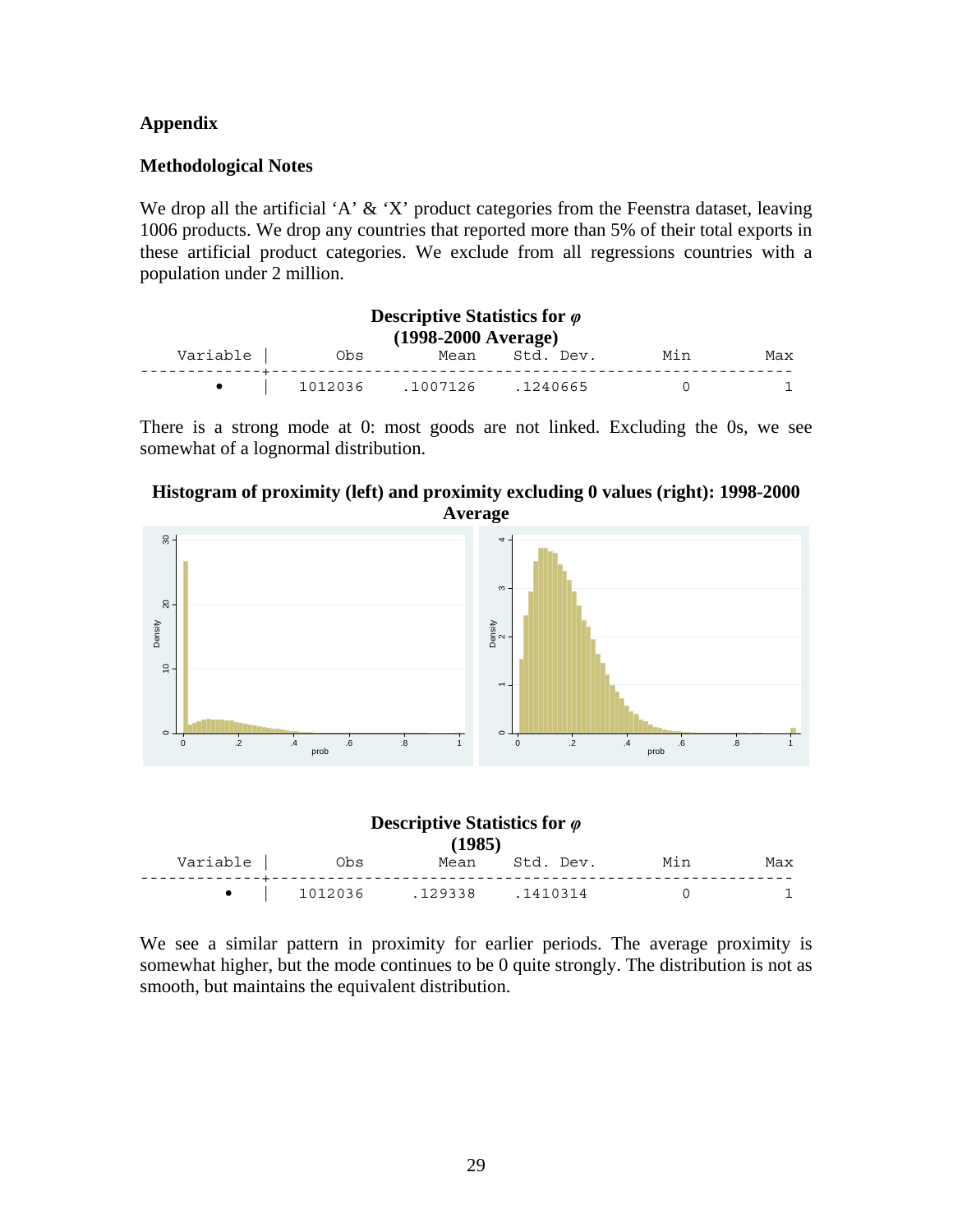

## **Histogram of proximity (left) and proximity excluding 0 values (right): 1985**

## **Robustness Checks**

|                                              | Trouble Level Regressions. Level 2 real Tancis |               |               |               |  |  |  |  |
|----------------------------------------------|------------------------------------------------|---------------|---------------|---------------|--|--|--|--|
|                                              | Probit                                         | Probit        | OLS.          | OLS.          |  |  |  |  |
|                                              | $X_{i,c,t+1}$                                  | $X_{i,c,t+1}$ | $X_{i,c,t+1}$ | $X_{i,c,t+1}$ |  |  |  |  |
| $X_{i,c,t}$                                  | 0.558                                          | 0.548         | 0.704         | 0.701         |  |  |  |  |
|                                              | $(87.22)$ **                                   | $(89.01)$ **  | $(107.24)$ ** | $(109.47)$ ** |  |  |  |  |
| $\overline{\text{Indensity}_{i,c,t}}$        | 0.035                                          | 0.031         | 0.009         | 0.007         |  |  |  |  |
|                                              | $(10.94)$ **                                   | $(10.52)**$   | $(3.06)$ **   | $(2.28)$ *    |  |  |  |  |
| $\overline{\texttt{lnGDPpc}}_{\textit{c},t}$ | $-0.003$                                       | $-0.002$      | $-0.001$      | $-0.002$      |  |  |  |  |
|                                              | (0.51)                                         | (0.31)        | (0.22)        | (0.29)        |  |  |  |  |
| $\overline{\ln}$ <i>EXPY<sub>c,t</sub></i>   | $-0.038$                                       | $-0.028$      | $-0.019$      | $-0.014$      |  |  |  |  |
|                                              | $(3.70)**$                                     | $(2.95)$ **   | $(2.25)*$     | (1.65)        |  |  |  |  |
| $\overline{\ln}$ PRODY <sub>it</sub>         | 0.017                                          | 0.016         | 0.018         | 0.017         |  |  |  |  |
|                                              | $(7.62)$ **                                    | $(7.39)$ **   | $(8.20)$ **   | $(7.94)$ **   |  |  |  |  |
| $RCA_{1,c,t}$                                |                                                | 0.005         |               | 0.006         |  |  |  |  |
|                                              |                                                | $(12.51)$ **  |               | $(7.88)$ **   |  |  |  |  |
| Constant                                     |                                                |               | 0.004         | $-0.048$      |  |  |  |  |
|                                              |                                                |               | (0.06)        | (0.72)        |  |  |  |  |
| Observations                                 | 375276                                         | 374270        | 377823        | 376816        |  |  |  |  |
| R-squared                                    |                                                |               | 0.57          | 0.58          |  |  |  |  |

**Product-Level Regressions: 1975-2000 5-Year Panels** 

Year, country, and product dummies included in all estimations. Probit coefficients are reported as marginal effects. Standard errors clustered by country. Absolute value of z statistics in parentheses. \* significant at 5%; \*\* significant at 1%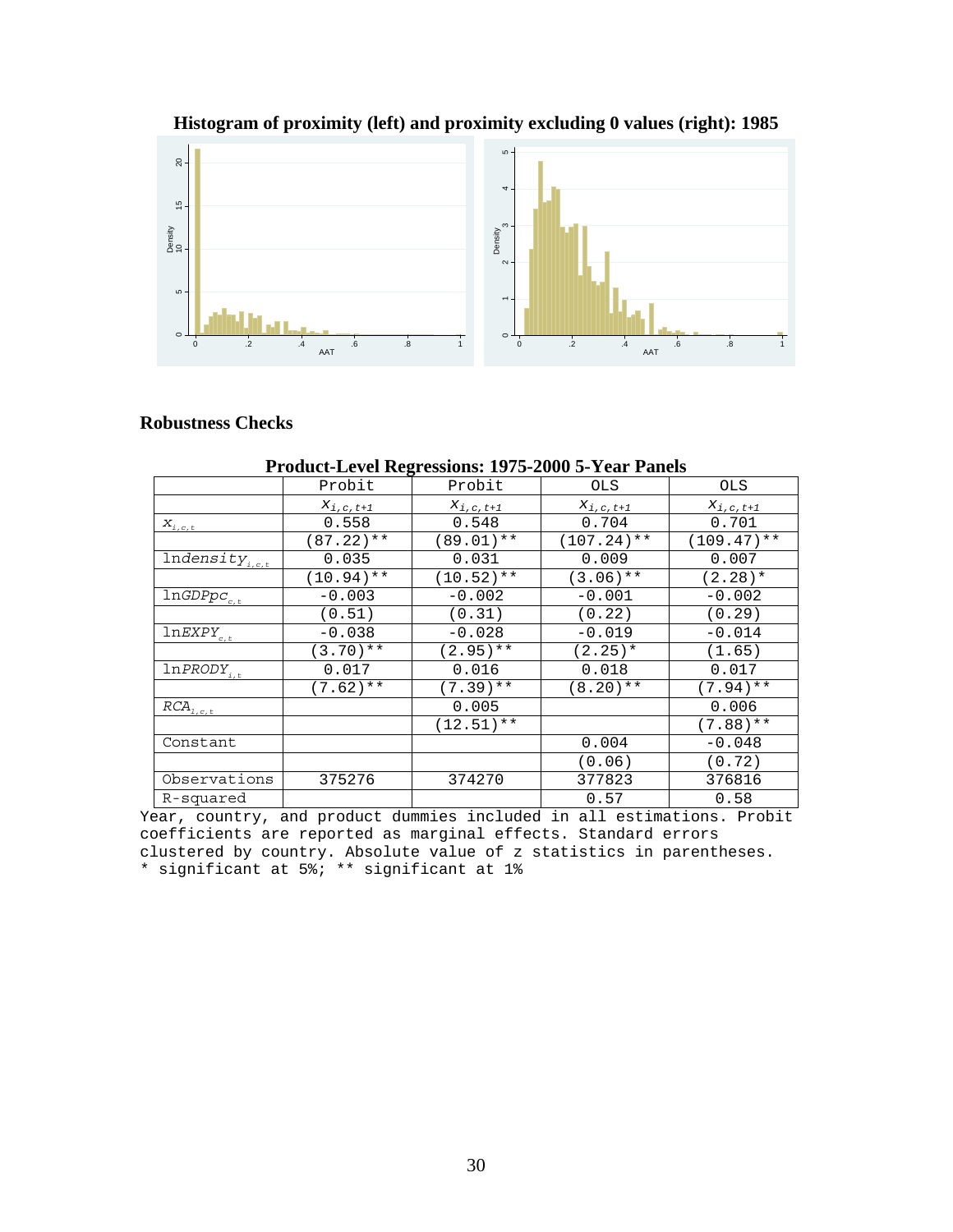|                                            | 1975-2000 (5 yr panels) | OLS           | 1985-2000 OLS |               |  |
|--------------------------------------------|-------------------------|---------------|---------------|---------------|--|
|                                            | $X_{i,c,t+1}$           | $X_{i,c,t+1}$ | $X_{i,c,t+1}$ | $X_{i,c,t+1}$ |  |
| $\overline{\text{Indensity}_{i, c, t}}$    | 0.016                   | 0.016         | 0.016         | 0.015         |  |
|                                            | $(6.08)$ **             | $(6.08)$ **   | $(5.40)**$    | $(5.34)$ **   |  |
| $\overline{\texttt{lnGDPpc}}_{c,t}$        | $-0.020$                | $-0.020$      | 0.003         | 0.002         |  |
|                                            | $(3.61)$ **             | $(3.61)$ **   | (0.58)        | (0.43)        |  |
| $ln$ <i>EXPY<sub>c,t</sub></i>             | $-0.026$                | $-0.026$      | $-0.017$      | $-0.015$      |  |
|                                            | $(3.37)$ **             | $(3.37)$ **   | $(4.19)$ **   | $(3.81)$ **   |  |
| $\overline{\text{ln}P}$ RODY <sub>it</sub> | 0.011                   | 0.011         | 0.003         | 0.002         |  |
|                                            | $(6.48)$ **             | $(6.48)$ **   | $(2.76)$ **   | $(2.55)*$     |  |
| $RCA$ <sub>1, c, t</sub>                   |                         | 0.004         |               | 0.002         |  |
|                                            |                         | $(6.75)$ **   |               | $(7.28)$ **   |  |
| Constant                                   | 0.302                   | 0.302         | 0.150         | 0.135         |  |
|                                            | $4.73$ <sup>**</sup>    | $(4.73)$ **   | $(3.11)$ **   | $(2.95)$ **   |  |
| Observations                               | 329060                  | 329060        | 1019013       | 1017186       |  |
| R-squared                                  | 0.05                    | 0.05          | 0.02          | 0.02          |  |

**Product-Level Regressions: Restricted Sample to Goods Not Exported in Period t**

Year, country, and product dummies included in all estimations. Standard errors clustered by country. Absolute value of z statistics in parentheses. \* significant at 5%; \*\* significant at 1%

|                                          | Probit        | Probit        | OLS           | <b>OLS</b>    |
|------------------------------------------|---------------|---------------|---------------|---------------|
|                                          | $X_{i,c,t+1}$ | $X_{i,c,t+1}$ | $X_{i,c,t+1}$ | $X_{i,c,t+1}$ |
| $X_{i,c,t}$                              | 0.703         | 0.700         | 0.800         | 0.798         |
|                                          | $(107.01)$ ** | $(109.24)$ ** | $(110.48)$ ** | $(110.53)$ ** |
| $\overline{\text{Indensity}_{i,c,t}}$    | 0.011         | 0.008         | 0.014         | 0.012         |
|                                          | $(3.38)$ **   | $(2.62)$ **   | $(4.31)$ **   | $(4.18)$ **   |
| $InGDPpc_{c,t}$                          | $-0.001$      | $-0.001$      | 0.006         | 0.004         |
|                                          | (0.14)        | (0.22)        | (1.22)        | (0.96)        |
| $\overline{\text{ln} \text{EXPY}}_{c,t}$ | $-0.021$      | $-0.015$      | $-0.022$      | $-0.018$      |
|                                          | $(2.37)*$     | (1.79)        | $(4.25)$ **   | $(3.69)$ **   |
| $\overline{\text{ln}PRODY}_{i,t}}$       | 0.017         | 0.017         | 0.008         | 0.007         |
|                                          | $(8.19)$ **   | $(7.98)$ **   | $(7.20)**$    | $(7.09)$ **   |
| $RCA_{1,c,t}$                            |               | 0.006         |               | 0.003         |
|                                          |               | $(7.84)$ **   |               | $(7.83)$ **   |
| Constant                                 | 0.021         | $-0.034$      | 0.094         | 0.116         |
|                                          | (0.30)        | (0.49)        | (1.48)        | $($ .)        |
| Observations                             | 377823        | 376816        | 1175839       | 1173635       |
| R-squared                                | 0.57          | 0.58          | 0.70          | 0.70          |

**Product-Level Regressions with Asymmetric Distance** 

Year, country, and product dummies included in all estimations. Standard errors clustered by country.

Absolute value of z statistics in parentheses.

\* significant at 5%; \*\* significant at 1%

## **Product-Level Regressions: Alternative Functional Form**

To test for non-linearity in the relationship between density and the probability of production, we introduced a dummy variable *Cutoff* equal to 1 if lndensity was above - 2.5, and 0 otherwise. The results suggest that a linear relationship between lndensity and the probability of exporting is an acceptable functional form.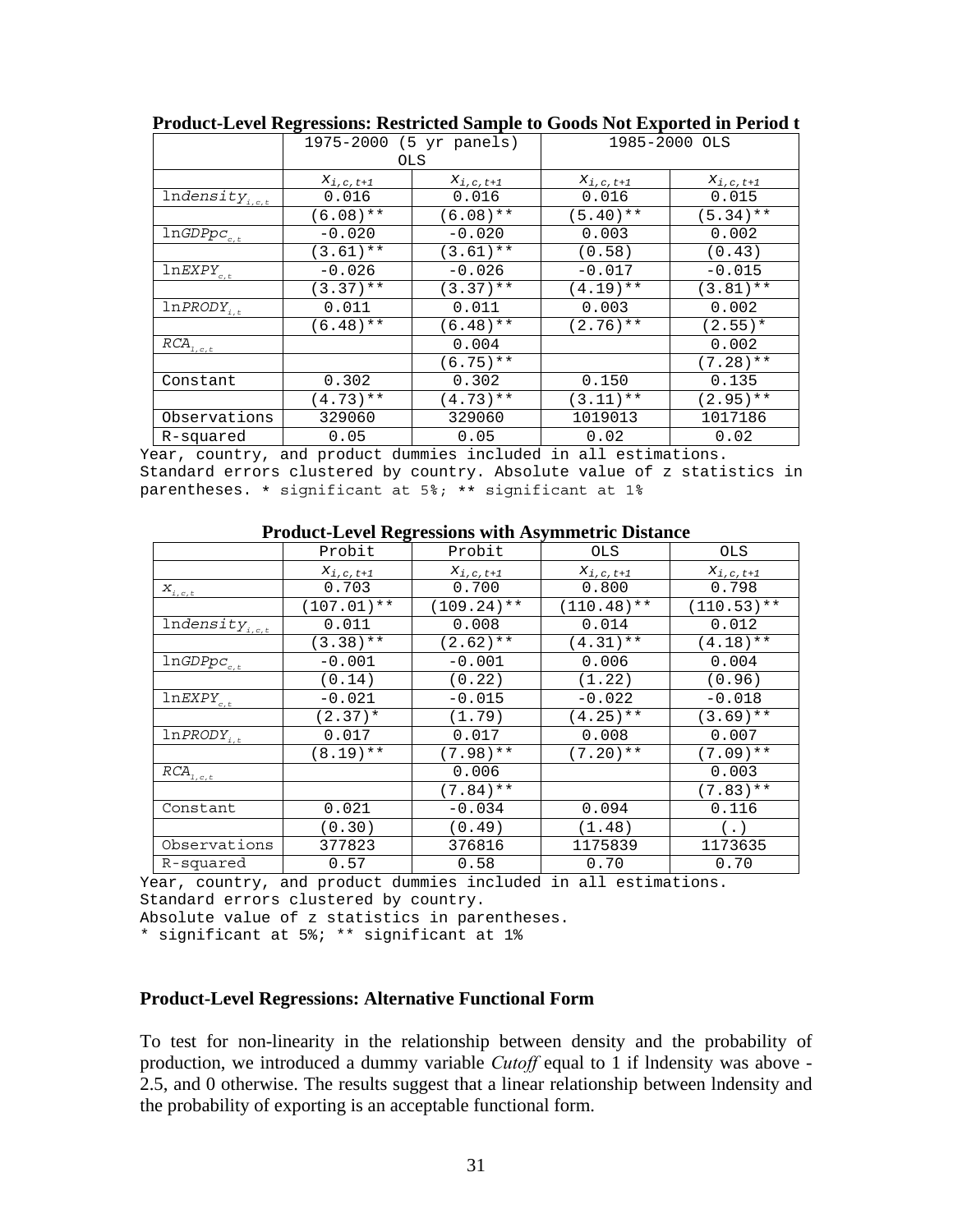|                                                      | 1975-2000 (5 yr panels) OLS |                      | 1985-2000 OLS |                  |  |
|------------------------------------------------------|-----------------------------|----------------------|---------------|------------------|--|
|                                                      | $X_{i,c,t+1}$               | $X_{i,c,t+1}$        | $X_{i,c,t+1}$ | $X_{i,c,t+1}$    |  |
| $X_{i,c,t}$                                          | 0.704                       | 0.700                | 0.801         | 0.799            |  |
|                                                      | $106.14$ <sup>**</sup>      | $(108.44)$ **        | $(110.61)$ ** | $(110.63)$ **    |  |
| Indensity $_{i,c,t}$                                 | 0.008                       | 0.005                | 0.013         | 0.011            |  |
|                                                      | $(2.49)*$                   | (1.78)               | $(4.09)**$    | $(3.91)$ **      |  |
| $Cutoff_{i.c.t.}$                                    | 0.009                       | 0.008                | 0.000         | $-0.000$         |  |
|                                                      | $(2.53)*$                   | $(2.32)*$            | (0.11)        | (0.05)           |  |
| $InGDPpc_{c,t}$                                      | $-0.002$                    | $-0.003$             | 0.005         | 0.003            |  |
|                                                      | (0.39)                      | (0.46)               | (1.05)        | (0.78)           |  |
| $\overline{\text{ln} \text{EXPY}}_{c,t}$             | $-0.021$                    | $-0.015$             | $-0.020$      | $-0.017$         |  |
|                                                      | $(2.45)*$                   | (1.84)               | $(4.26)$ **   | $(3.65)**$       |  |
| $\overline{\text{ln} \text{PROD} Y}_{i,t}}$          | 0.018                       | 0.017                | 0.008         | 0.008            |  |
|                                                      | $(8.42)$ **                 | $8.14$ <sup>**</sup> | $(7.38)$ **   | $(7.22)**$       |  |
| $RCA_{\underline{\textit{1},\textit{c},\textit{t}}}$ |                             | 0.006                |               | 0.003            |  |
|                                                      |                             | $(7.85)$ **          |               | $(7.81)$ **      |  |
| Constant                                             | 0.016                       | $-0.037$             | 0.083         | 0.105            |  |
|                                                      | (0.23)                      | (0.56)               | (1.38)        | $(\cdot, \cdot)$ |  |
| Observations                                         | 377823                      | 376816               | 1175839       | 1173635          |  |
| R-squared                                            | 0.57                        | 0.58                 | 0.70          | 0.70             |  |

Year, country, and product dummies included in all estimations. Standard errors clustered by country. Robust t statistics in parentheses. \* significant at 5%; \*\* significant at 1%

#### **Product-Level Regressions: Excluding U.N 'Special Code' Products**

|                                                       |                      | 1975-2000 (5 yr panels) OLS | 1985-2000 OLS |               |  |
|-------------------------------------------------------|----------------------|-----------------------------|---------------|---------------|--|
|                                                       | $X_{i,c,t+1}$        | $X_{i,c,t+1}$               | $X_{i,c,t+1}$ | $X_{i,c,t+1}$ |  |
| $X_{i,c,t}$                                           | 0.731                | 0.726                       | 0.804         | 0.801         |  |
|                                                       | $(103.84)$ **        | $(106.03)$ **               | $(109.44)$ ** | $(109.24)$ ** |  |
| $\overline{\text{Indexity}}_{i,c,t}$                  | 0.014                | 0.011                       | 0.016         | 0.014         |  |
|                                                       | $4.05$ <sup>**</sup> | $(3.39)$ **                 | $(4.30)**$    | $(4.16)$ **   |  |
| $\overline{\ln GDPpc}_{_{c,t}}$                       | $-0.008$             | $-0.008$                    | 0.008         | 0.006         |  |
|                                                       | (1.21)               | (1.28)                      | (1.52)        | (1.33)        |  |
| $\overline{\mathtt{ln} \mathtt{EXPY}_{\mathtt{c},t}}$ | $-0.028$             | $-0.022$                    | $-0.023$      | $-0.019$      |  |
|                                                       | $(2.82)$ **          | $(2.30)*$                   | $(4.08)$ **   | (3.59)**      |  |
| $\overline{\text{ln}P}$ RODY <sub>it</sub>            | 0.019                | 0.019                       | 0.008         | 0.008         |  |
|                                                       | $(8.95)$ **          | $8.77$ ) **                 | $(7.53)**$    | $(7.32)$ **   |  |
| $\overline{RCA}_{1,c,t}$                              |                      | 0.006                       |               | 0.003         |  |
|                                                       |                      | $(7.95)$ **                 |               | $(7.87)$ **   |  |
| Constant                                              | 0.199                | 0.142                       | 0.119         | 0.088         |  |
|                                                       | $(2.60)*$            | (1.91)                      | (1.78)        | (1.38)        |  |
| Observations                                          | 334158               | 334158                      | 1125073       | 1125073       |  |
| R-squared                                             | 0.60                 | 0.60                        | 0.70          | 0.70          |  |

Year, country, and product dummies included in all estimations. Standard errors clustered by country. Robust t statistics in parentheses. \* significant at 5%; \*\* significant at 1%.

## **Product-Level Regressions: Corrected for Path Similarity**

It may be the case that when calculating density around good A, the proximity between goods connected to it should be considered. For example, imagine there are three goods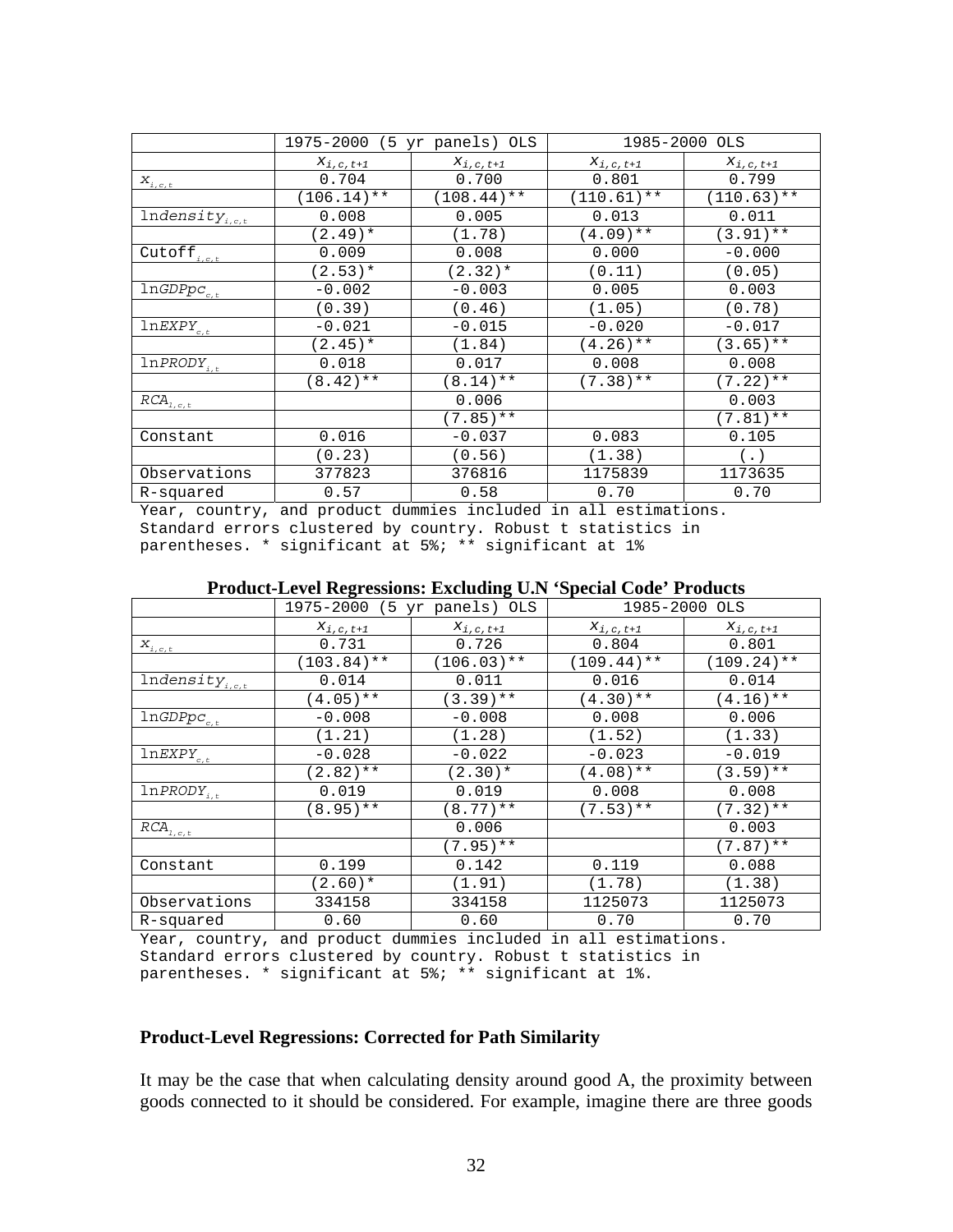surrounding A, two of which are closely connected to one another and one of which not connected to those two. Each good is connected based on a similarity in requisite capabilities, so once you have occupied one of the two closely-linked trees, occupying the other does not provide as many new capabilities that would make you more likely to produce A than would occupying the third product without other close neighbors. lndensity1c includes a scalar to correct for this similarity between products surrounding the product of interest. The scalar is $^{10}$ :

$$
\theta_{ij} = \frac{\sum_{k} \varphi_{ik} \varphi_{kj}}{\sum_{j} \sum_{k} \varphi_{ik} \varphi_{kj}}
$$

The numerator captures the degree of similarity of j to i captured by its linkages through all other products k. The denominator is the sum of all those intermediate linkages. So this captures the degree to which j is linked with i through other channels: if high, then we want good j individually to count for less, and if low, then j is quite unique in its linkages to i and we want its density to be higher. Density1c is therefore:

$$
\ln density1c_{c,i,t} = \left(\frac{\sum_{j} \varphi_{i,j,t} x_{c,j,t} \theta_{ij}^{-1}}{\sum_{j} \varphi_{i,j,t} \theta_{ij}^{-1}}\right)
$$

The results are largely unaffected by this change:

 $\overline{a}$ 

|                                              | 1975-2000 (5yr Panels) |               | 1985-2000 (Annual Data) |               |  |
|----------------------------------------------|------------------------|---------------|-------------------------|---------------|--|
|                                              | OLS                    |               | <b>OLS</b>              |               |  |
|                                              | $X_{i,c,t+1}$          | $X_{i,c,t+1}$ | $X_{i,c,t+1}$           | $X_{i,c,t+1}$ |  |
| $X_{i,c,t}$                                  | 0.705                  | 0.701         | 0.802                   | 0.801         |  |
|                                              | $(106.78)$ **          | $(109.41)$ ** | $(109.55)$ **           | $(109.65)$ ** |  |
| $\overline{\text{Indensity1c}}_{c.t.}$       | 0.009                  | 0.007         | 0.011                   | 0.009         |  |
|                                              | $(2.64)$ **            | $(1.96)^+$    | $(3.47)$ **             | $(3.21)$ **   |  |
| $\overline{\texttt{lnGDPpc}}_{c,t}$          | $-0.002$               | $-0.002$      | 0.003                   | 0.002         |  |
|                                              | (0.29)                 | (0.37)        | (0.71)                  | (0.39)        |  |
| $\overline{\text{ln} \text{EXPY}}_{c,t}$     | $-0.019$               | $-0.014$      | $-0.019$                | $-0.015$      |  |
|                                              | $(2.21)*$              | (1.62)        | $(4.01)$ **             | $(3.35)$ **   |  |
| $\overline{\ln}$ <i>PRODY</i> <sub>i,t</sub> | 0.017                  | 0.016         | 0.007                   | 0.007         |  |
|                                              | $(8.03)$ **            | $(7.84)$ **   | $6.79$ <sup>**</sup>    | $(6.67)$ **   |  |
| $RCA_{1,c,t}$                                |                        | 0.006         |                         | 0.003         |  |
|                                              |                        | $(7.87)$ **   |                         | $(7.91)$ **   |  |
| Constant                                     | 0.019                  | $-0.036$      | 0.081                   | 0.104         |  |
|                                              | (0.27)                 | (0.52)        | (1.40)                  | $($ .)        |  |
| Observations                                 | 377823                 | 376816        | 1175839                 | 1173635       |  |
| R-squared                                    | 0.57                   | 0.58          | 0.70                    | 0.70          |  |

Year, country, and product dummies included in all estimations Standard errors clustered by country

<sup>&</sup>lt;sup>10</sup> We thank Hunt Alcott for bringing this theoretical point to our attention, and Cesar Hidalgo for his idea of the weighting scalar.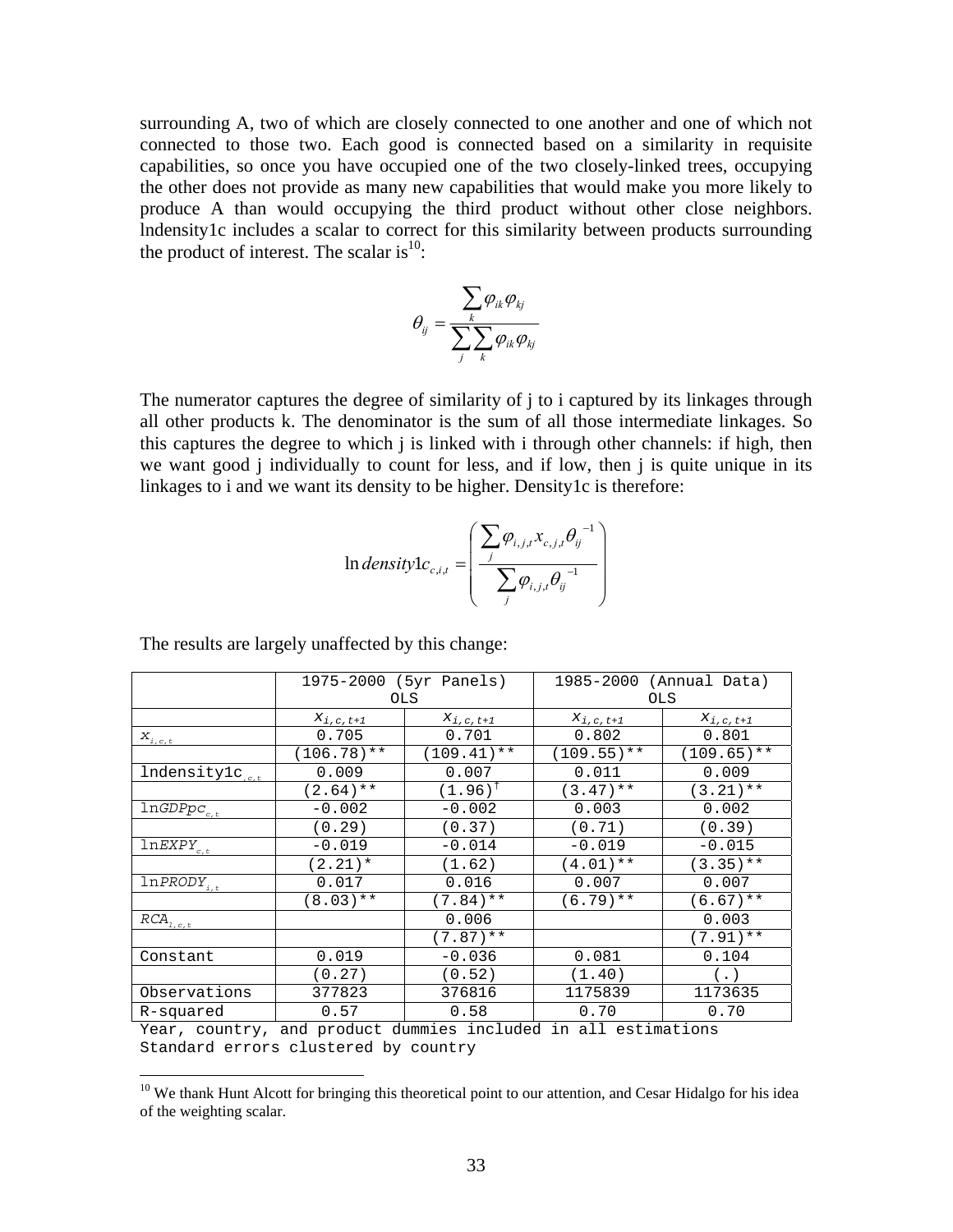Robust t statistics in parentheses † significant at 10%; \* significant at 5%; \*\* significant at 1%